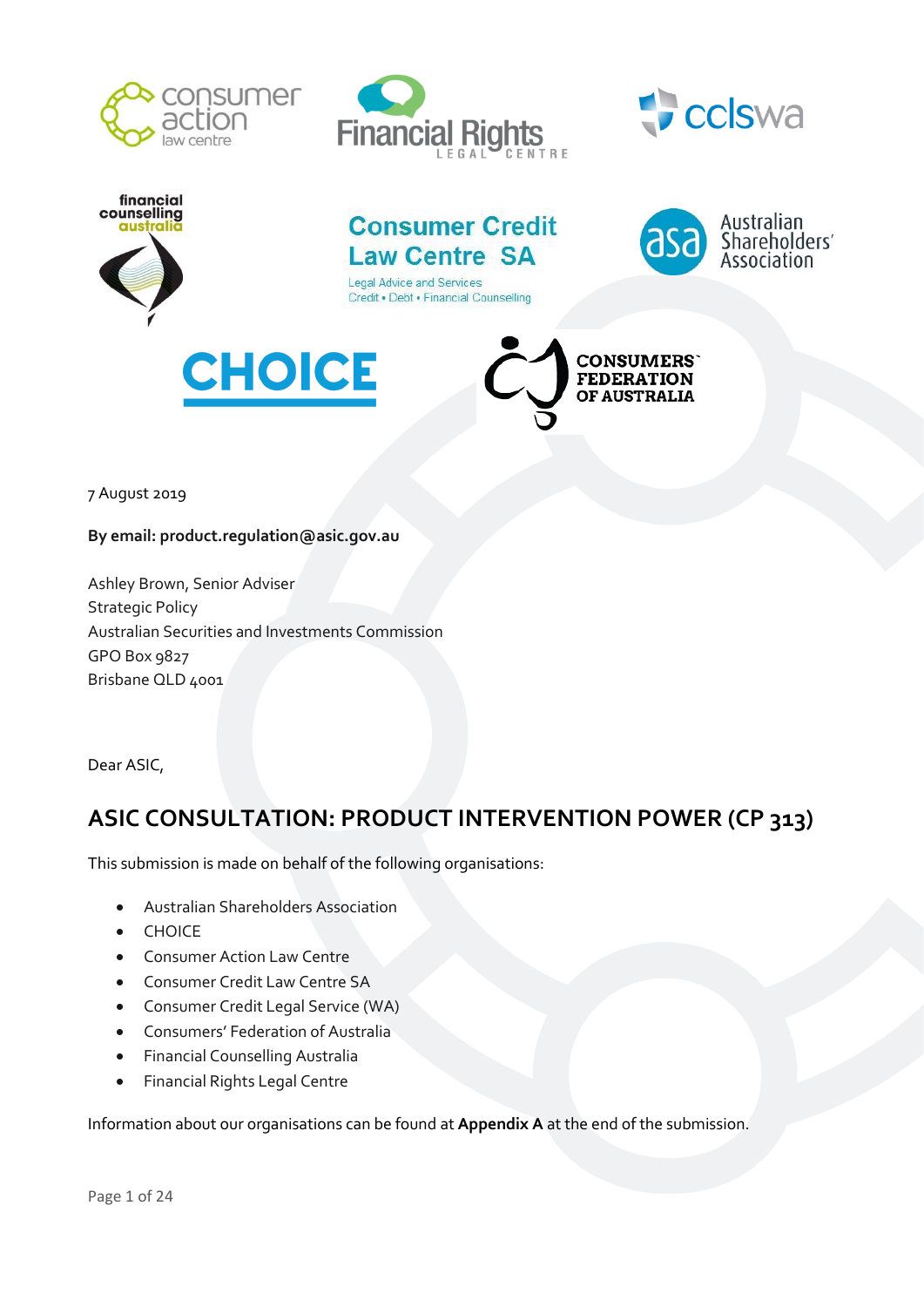We welcome the introduction of the product intervention power (**PIP**) and look forward to ASIC using the power to target businesses that cause consumer detriment by engaging in predatory conduct or fail to meet standards that the wider community expects of financial and credit products.

The intention of the PIP is to give ASIC the capability to make timely and targeted intervention in the financial services sector when products are causing significant consumer detriment. The legislative intent also makes clear that the PIP should be used to pursue 'fairness'. Additionally, the community expects regulators to take a more proactive approach to consumer protection. ASIC should be empowered to use the new power boldly.

When determining whether consumer detriment has occurred, we recommend ASIC define 'significant consumer detriment' in the broadest terms possible. ASIC should also recognise that detriment can result in outcomes that are 'significant' to different degrees and the subjective impact of the detriment should be considered as well as the objective significance. Similarly, 'detriment' should include both financial and non-financial detriment and should consider how this impact upon different people.

When deciding how to intervene, ASIC should ensure any consultation does not undermine the intention of the PIP which is to ensure timely and appropriate action to prevent ongoing consumer detriment. Below we discuss some possible risks we think a protracted consultation period could create.

Information included in the consultation should 'name and shame' companies which will act as a deterrent to other financial and credit providers. ASIC should also specify what deficiencies in the law are prompting the use of the power and encourage legislators to address these where appropriate. Consideration should also be given to consulting with affected communities that may not engage with ASIC's traditional consultation approaches.

A case by case approach to determining whether to delay the commencement of an order makes sense but must be justified against the significant consumer harm that will have been identified and will be permitted to continue before an order is implemented.

Our comments are detailed below.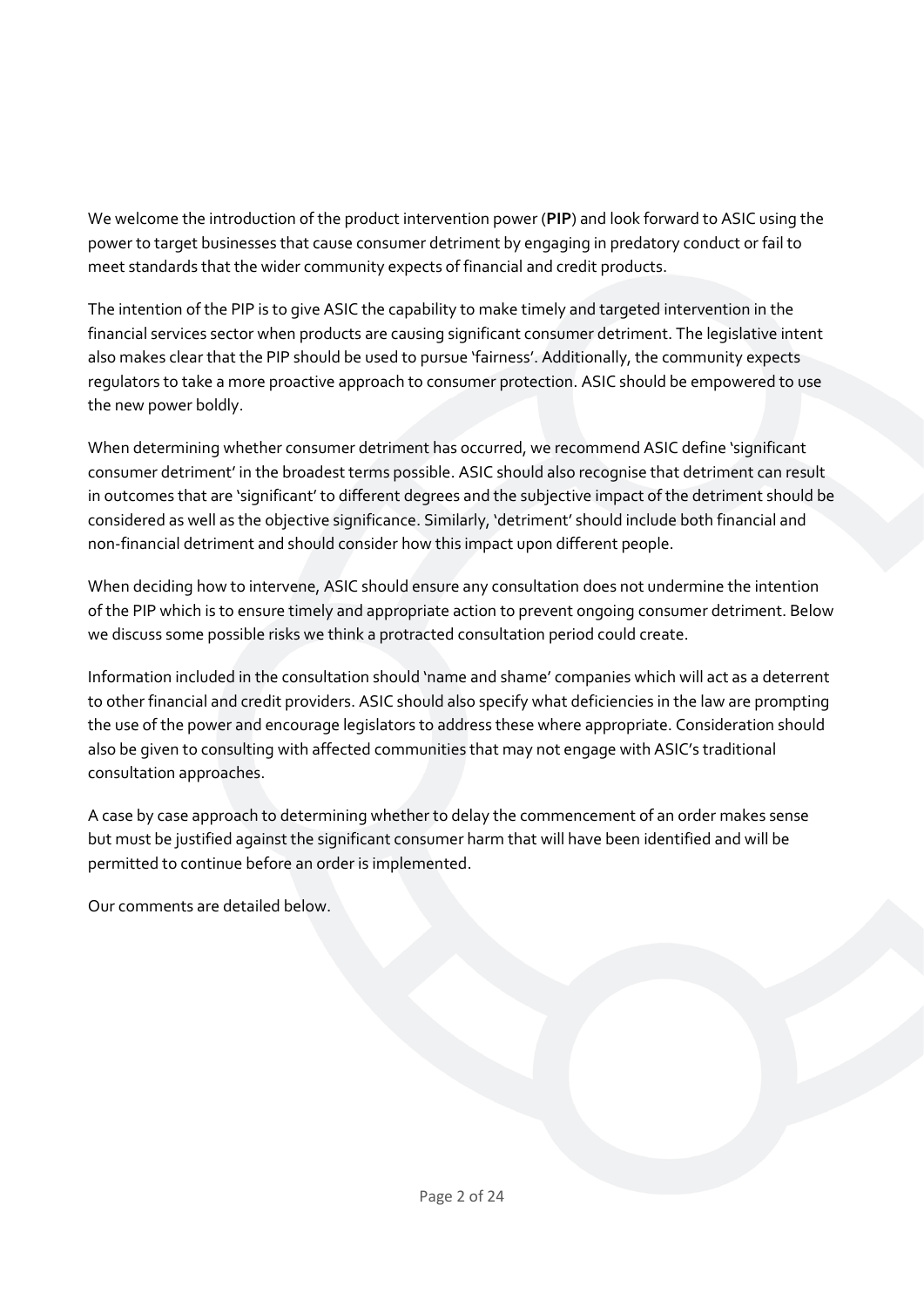# **TABLE OF CONTENTS**

| <b>Other considerations</b>                      | 18 |
|--------------------------------------------------|----|
|                                                  |    |
|                                                  |    |
|                                                  |    |
| <b>Appendix A – About our organisations</b>      | 21 |
| Appendix B - Product Intervention Power hit list | 23 |
|                                                  |    |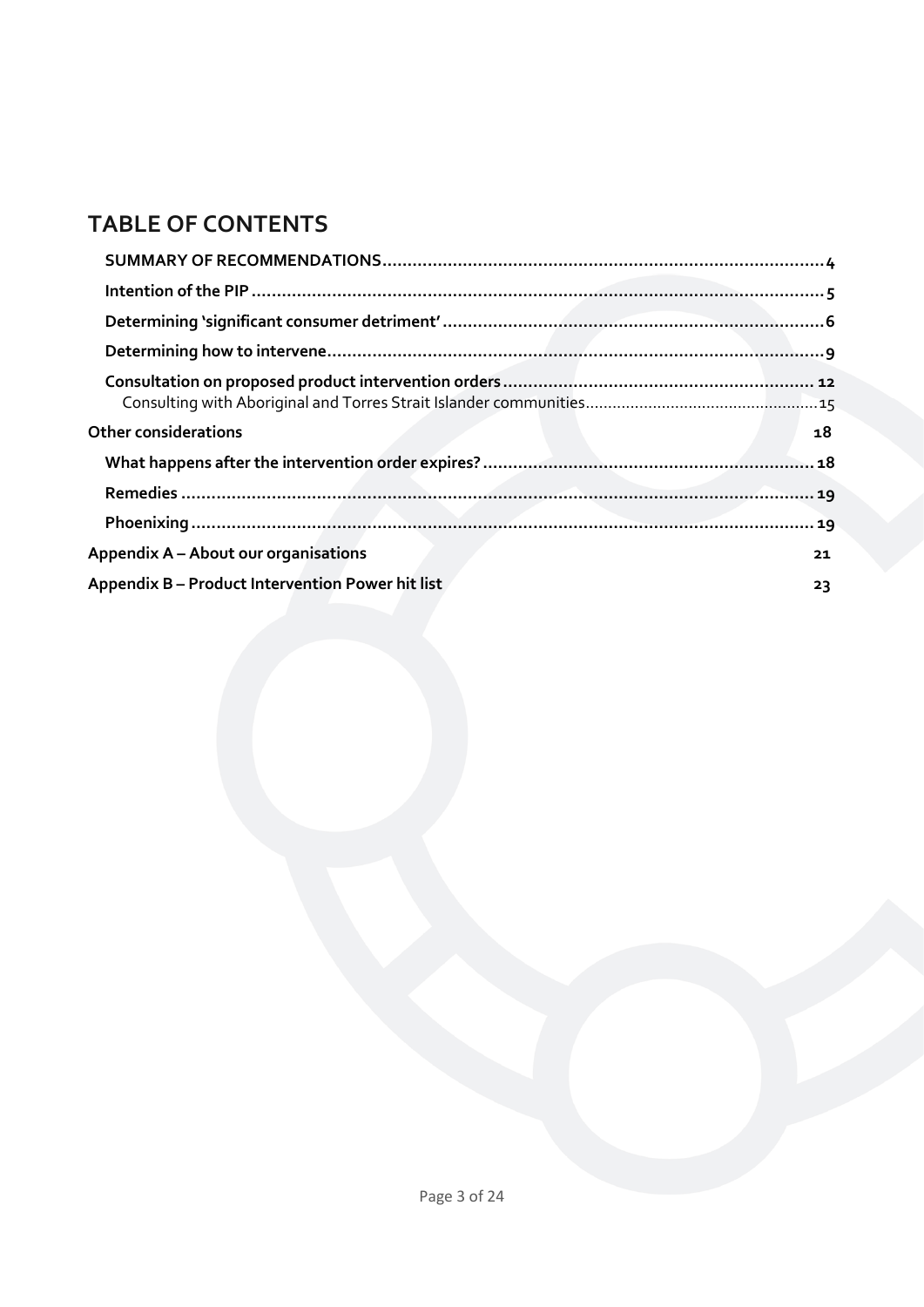## **SUMMARY OF RECOMMENDATIONS**

#### **RECOMMENDATION 1.**

**[Consulting on using the PIP should not be overly extensive: if ASIC identifies significant](#page-4-1)  [consumer detriment it should be empowered to act swiftly.](#page-4-1)**

**RECOMMENDATION 2.** 

**[Significant consumer detriment should be defined in the broadest terms possible.](#page-8-1)**

**RECOMMENDATION 3.** 

**[Defining significant consumer detriment should consider financial and non-financial loss and](#page-8-2)  [the impact this has, or is likely to have, on both individuals, and on consumers more broadly.](#page-8-2)**

**RECOMMENDATION 4.** 

**[Intervention options should be limited and aimed at preventing the detriment identified.](#page-10-1)**

RECOMMENDATION 5.

**[Consultations should name and shame companies and provide guidance on how to notify](#page-15-0)  [affected clients.](#page-15-0)**

**RECOMMENDATION 6.** 

**[Information on where there are deficiencies or loopholes in the law should also be provided.](#page-15-1)**

### **RECOMMENDATION 7.**

**[Consultation should appropriately engage with affected stakeholders including Aboriginal](#page-15-2)  [and Torres Strait Islander communities.](#page-15-2)**

**RECOMMENDATION 8.** 

**[Delays to commencement of an order should rarely occur, with the presumption being that](#page-17-2)  [prompt action is needed to stop the detriment identified.](#page-17-2)**

RECOMMENDATION 9.

**[ASIC should produce a report as the expiration of an intervention order approaches that](#page-17-3)  [assesses its effectiveness and confirms the intervention order is safe to remove.](#page-17-3)**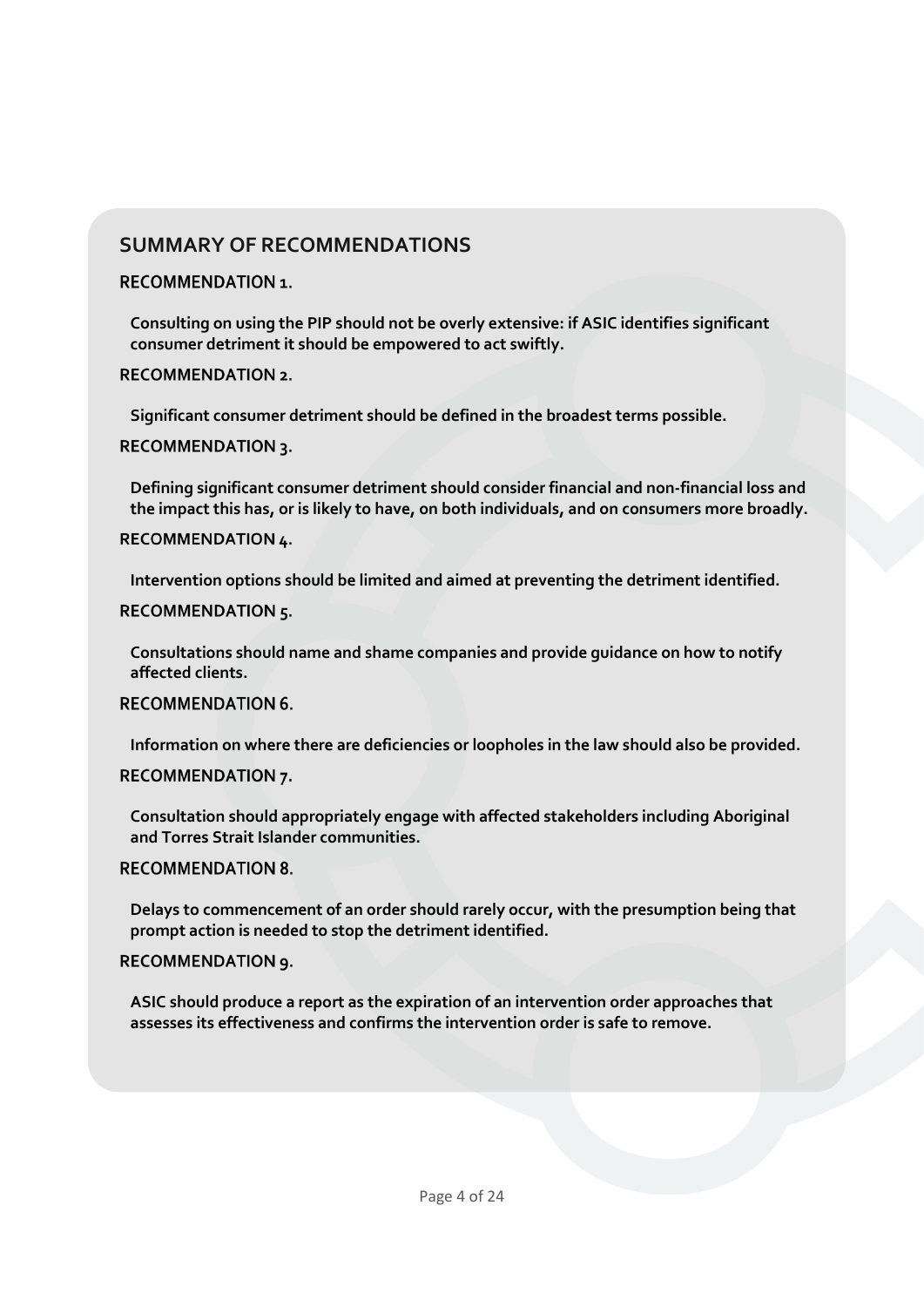## <span id="page-4-0"></span>**Intention of the PIP**

The PIP has been designed as a flexible addition to ASIC's regulatory toolkit that allows it to intervene where it perceives a risk of significant consumer detriment. The PIP is broad: ASIC is able to consider a wide range of factors and tailor a product intervention order accordingly.

Our position during the development of the PIP is that ASIC should not be required to undertake extensive consultation before making an intervention as this may hinder ASIC's ability to respond to risks to consumers in a timely fashion. Consultations are a time-consuming process, which industry can use as a way to stave off much-needed reforms, or harm mitigation. Requiring extensive consultation would detract from the pre-emptive, preventive and timely aims of the powers identified as necessary by the Financial Systems Inquiry. ASIC should be empowered to act quickly, and should not be hamstrung by extended consultation periods.

If the requirements to propose and implement a production intervention order are too onerous or pose a risk for ASIC then there is a high chance the PIP will be used rarely and only when egregious harm has already occurred. This simply cannot happen. The Banking Royal Commission uncovered a raft of conduct that may have been legal but fell far below community expectations and standards. What's clear in the wake of the Royal Commission, and was highlighted during the development and passing of legislation governing these intervention powers, is that government and the community expect regulators to take proactive action to protect consumers and hold financial service providers to higher standards. Paying lip service to legal requirements or actively exploiting loopholes in existing laws is not good enough.

The Assistant Treasurer's second reading speech on the bill emphasised that ASIC should be "empowered" to intervene and allow it to be "one step ahead to protect consumers."<sup>1</sup> The PIP must be exercised with this legislative intent – as well as the expectations of the community on the role the regulator should be playing – at the forefront. This approach also aligns with the findings of the ASIC Capability Review, which found that ASIC required a cultural shift 'to become less reactive and more strategic and confident'.<sup>2</sup> If the risk or regulatory burden of ASIC using the PIP is too great, then this should be communicated to government so further powers or resources can be obtained.

<span id="page-4-1"></span>RECOMMENDATION 1. Consulting on using the PIP should not be overly extensive: if ASIC identifies significant consumer detriment it should be empowered to act swiftly.

 $\overline{a}$ 

<sup>1</sup> Treasury Laws Amendment (Design and Distribution Obligations and Product Intervention Powers) Bill, second reading speech, accessed 31/7/2019, available at:

[https://parlinfo.aph.gov.au/parlInfo/search/display/display.w3p;query=Id%3A%22chamber%2Fhansardr%2F6be1e50](https://parlinfo.aph.gov.au/parlInfo/search/display/display.w3p;query=Id%3A%22chamber%2Fhansardr%2F6be1e50a-06c5-4722-8ba8-9036615ea93c%2F0080%22) [a-06c5-4722-8ba8-9036615ea93c%2F0080%22](https://parlinfo.aph.gov.au/parlInfo/search/display/display.w3p;query=Id%3A%22chamber%2Fhansardr%2F6be1e50a-06c5-4722-8ba8-9036615ea93c%2F0080%22)

<sup>2</sup> The Treasury, *Fit for the future: A capability review of the Australian Securities and Investments Commission,*  December 2015. Available at:

[http://www.treasury.gov.au/~/media/Treasury/Publications%20and%20Media/Publications/2016/Fit%20for%20the%](http://www.treasury.gov.au/~/media/Treasury/Publications%20and%20Media/Publications/2016/Fit%20for%20the%20future/Downloads/PDF/ASIC-Capability-Review-Final-Report.ashx) [20future/Downloads/PDF/ASIC-Capability-Review-Final-Report.ashx](http://www.treasury.gov.au/~/media/Treasury/Publications%20and%20Media/Publications/2016/Fit%20for%20the%20future/Downloads/PDF/ASIC-Capability-Review-Final-Report.ashx)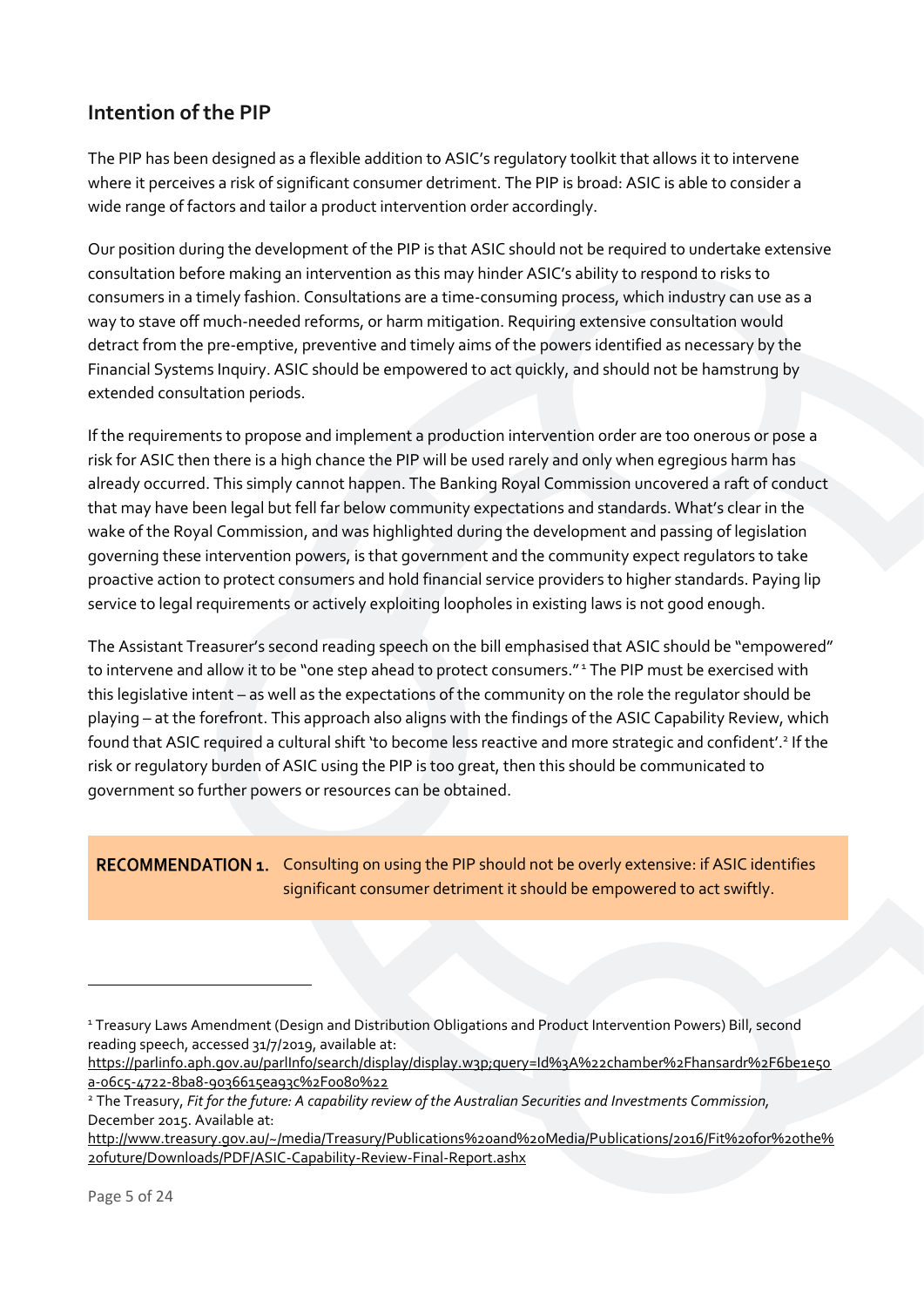# <span id="page-5-0"></span>**Determining 'significant consumer detriment'**

**B1 We propose to provide high-level guidance on:(a) the meaning of consumer detriment and how it can arise; and(b) the factors that we are required to take into account in considering whether a product has resulted, will result or is likely to result in significant consumer detriment (see draft RG 000 at RG 000.37–RG 000.54).**

### **B1Q1 Are there additional factors that ASIC might take into account in determining whether a product has resulted, will result or is likely to result in significant consumer detriment?**

We support ASICs proposal to define 'significant consumer detriment' in the broadest terms possible so as not to limit the scope of the PIP.

Significant has two limbs – significant to an individual or significant in that it affects a large group of individuals. Our view is that when consulting on using the PIPs, ASIC should consider both the impact on consumers as a whole as well as detriment that is significant to an individual or class of consumers. When considering significant detriment, ASIC should have regard to the serious impact that the stress and pressure that consumer, credit and debt issues can have on people's health and wellbeing.<sup>3</sup> The ClearLoans case study below demonstrates this impact.

For example, financial loss can mean different things to different people and have different effects on people's lives. A focus on impact will capture different kinds of detriment. The loss of a few hundred dollars for example can be devasting for many of the individuals that contact the National Debt Helpline for assistance and mean the difference between affording food or going without. Products that affect or target a significant demographic of consumers but cause a lower level of financial harm should be in ASICs scope.

# Case study: Clear loans

 $\overline{a}$ 

Anu (name changed) was listed as a guarantor when her ex-partner (the borrower) took out a loan with ClearLoans for \$5,000. The borrower borrowed the money to purchase a car for his own personal use. The total amount to be repaid was more than \$11,000.

At the time of the loan application, Anu and the borrower were in a relationship where she was subject to family violence perpetrated by the borrower. A few weeks after the loan was obtained, Anu was granted a family violence intervention order against the borrower, who has since been imprisoned for breaches of this order.

<sup>3</sup> Hamilton, H. A. et al. (2019) 'Debt stress, psychological distress and overall health among adults in Ontario', Journal of Psychiatric Research, p.9.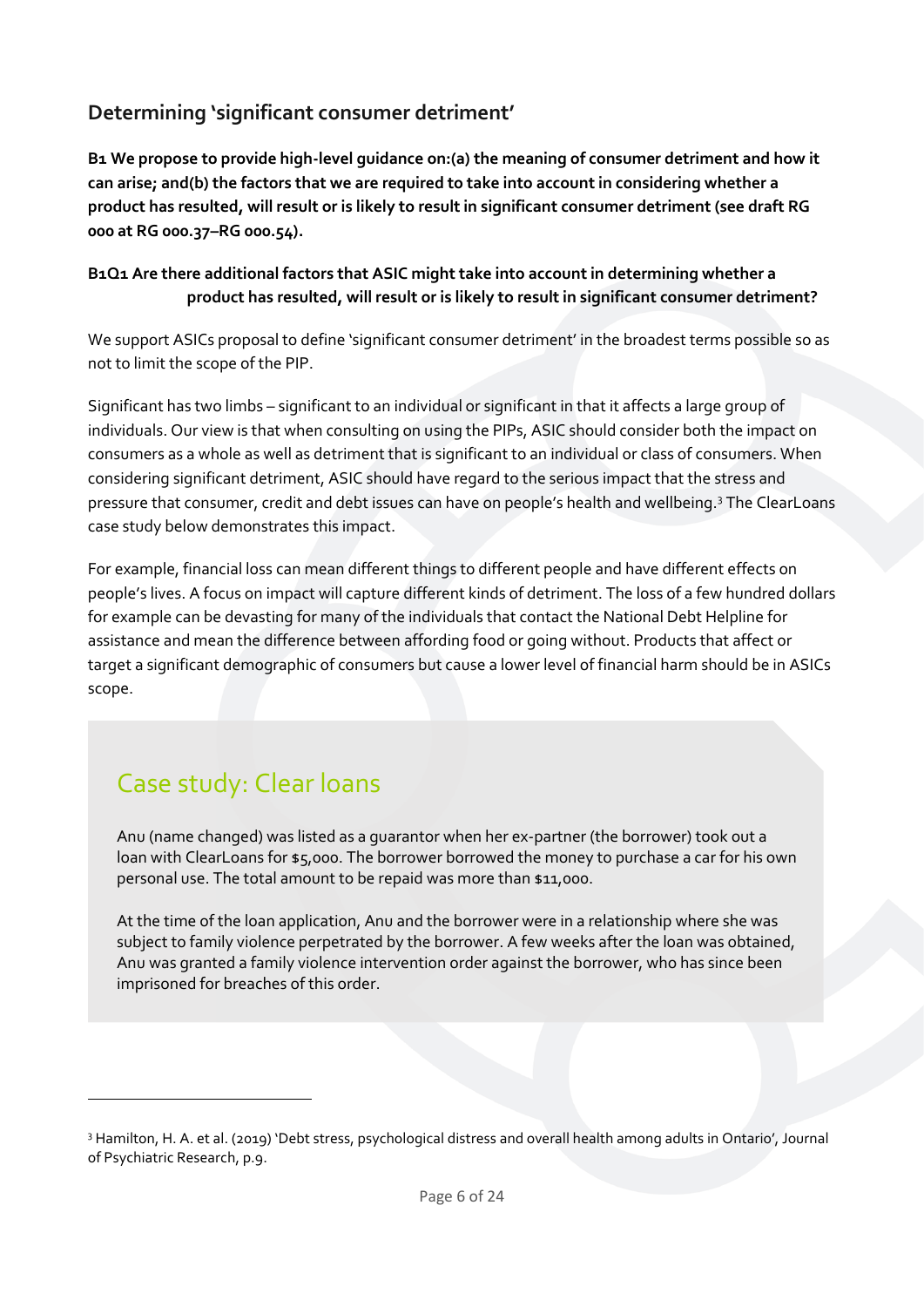The loan was taken out using an online form and the approval process took place by way of a single telephone call from an employee of ClearLoans to the borrower and Anu. The only financial document requested by and made available to ClearLoans in the application process were the borrower's and Anu's bank statements.

When the borrower failed to make repayments on the loan, ClearLoans pursued Anu to recover the debt. She forwarded a copy of her intervention order to them to request special consideration but ClearLoans continued to pursue her for the debt.

(Case study provided by Consumer Action)

Similarly, detriment can be both subjective and objective. Someone with existing vulnerabilities that is required to navigate a complex and stressful process to resolve a matter will suffer greater detriment as a result of their vulnerabilities than someone who is able to confidently advocate for themselves. If a product has the effect of exploiting this former group of people and results in widespread detriment, then this should be captured by the PIP. Detriment that objectively causes extensive harm (including financial loss) should obviously be captured.

We strongly believe that 'significant consumer detriment' should not be confined to actual or potential financial loss. Many people suffer detriment where monetary loss suffered is negligible but where other non-financial detriment is significant. These factors may include things such as stress, anxiety or other vulnerabilities that make it more likely that that consumer will suffer detriment, or that the detriment caused will impact that individual more substantially. Similarly, significant consumer detriment should also take into account inconvenience suffered or time lost trying to resolve a matter.

We are supportive of the fact that significant consumer detriment does not need to have occurred before ASIC makes a product intervention order. Considering detriment that will result or is likely to result in significant consumer detriment is prudent and aligns with the legislative intent of the intervention powers which is to allow the regulator to quickly to prevent financial and credit products from causing harm in the community. Waiting for the harm to become widespread would be counterintuitive.

The timeshare industry is an example where detriment occurs over a long period of time. Timeshare are complex and expensive financial products, with contracts lasting as long as 99 years. A CHOICE investigation found that the industry relies heavily on high pressure sales tactics to coerce people into purchasing often extremely poor-value products.<sup>4</sup> For one timeshare product that CHOICE reviewed, it took over 43 years of regularly using the property to work out cheaper for the purchaser than booking the accommodation themselves each year. The advice provided to people attending timeshare presentations of poor quality and not in their best interests. The case study below demonstrates the detriment timeshare contracts can cause – including after the individual who entered the initial contract has died.

 $\overline{a}$ 

<sup>4</sup> CHOICE 2018, Are holiday timeshare resorts worth it? <https://www.choice.com.au/travel/accommodation/timeshare/articles/are-timeshares-worth-it>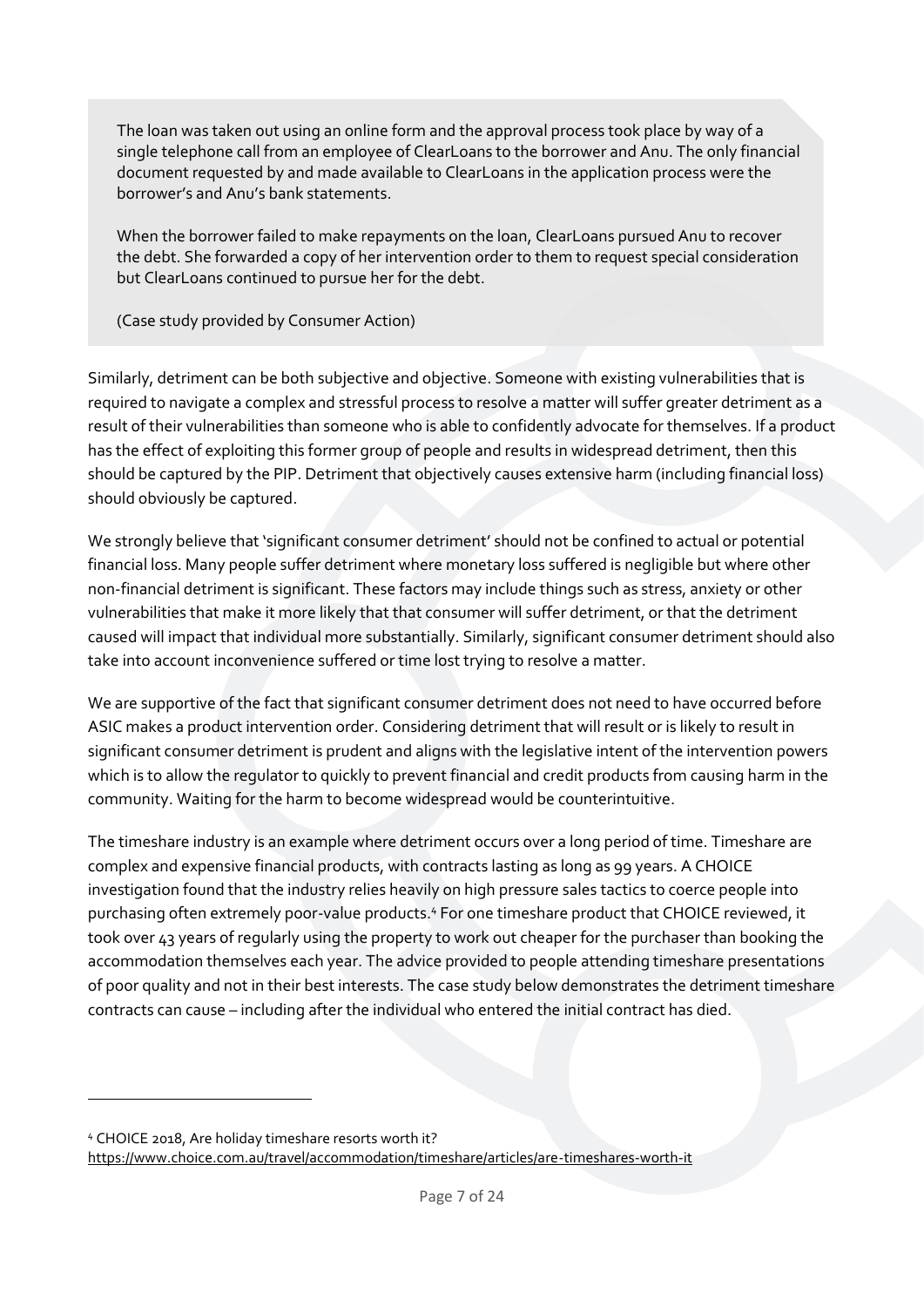# Case study: Timeshare

Anne Begbie, currently aged 87, bought a share certificate for ownership of a specific time period scheme at Pacific Palms Resort with her late husband in 1985. The Resort is listed with Classic Holidays. Anne's contract length is 99 years, ending in 2084.

In April 2019, Anne's daughter Lindy sought CHOICE's advice on how to exit her mother's contract with Classic Holidays in the event of her death. Lindy raised concerns that the contract would extend beyond her mother's death and that any remaining debt would be settled out of her mother's estate, based on representations made by Classic Holidays.

Classic Holidays misleadingly represented that the 99-year contract would continue after Anne's death and that claims would be made on her estate after death. Classic Holidays subsequently represented that Anne was eligible for hardship relief and offered to switch her to a shorter 6-year contract costing \$12,500 over the life of the contract. On the basis of these representations and believing that death would not exempt her from her financial obligations to Classic Holidays, Anne accepted the shorter 'hardship relief' contract. Worryingly, Classic Holidays appears to have relied on mention of ASIC decisions to justify this punishing approach to hardship relief.

(Case study provided by CHOICE)

1

We support the definition being market-wide. As noted in our joint submission to Treasury's proposals paper,<sup>5</sup> we strongly discourage any exclusions as they would have the potential to create regulatory gaps and will encourage regulatory arbitrage. We agreed with the intention outlined in the Proposals Paper, which is 'to cover the market as comprehensively as possible to avoid any possible gaps in the market'. This will allow ASIC to address misconduct directed at large numbers of low-income consumers who might suffer small losses in dollar terms, but which have a disproportionate impact on their financial capacity.

is

Speaking to consumers every day, financial counsellors and consumer lawyers are in a position to identify new and emerging threats to people's financial wellbeing. This information will be invaluable to ASIC in identifying exploitative emerging products where the PIP might be used, and we look forward to greater clarification from ASIC on how it will determine where and when the PIP will be used.

<sup>5</sup> Consumer Action et al, submission to the Design and Distribution Obligations and Product Intervention Power – Proposals Paper, The Treasury, available at: [https://consumeraction.org.au/design-and-distribution-obligations-and](https://consumeraction.org.au/design-and-distribution-obligations-and-product-intervention-power-proposals-paper/)[product-intervention-power-proposals-paper/](https://consumeraction.org.au/design-and-distribution-obligations-and-product-intervention-power-proposals-paper/)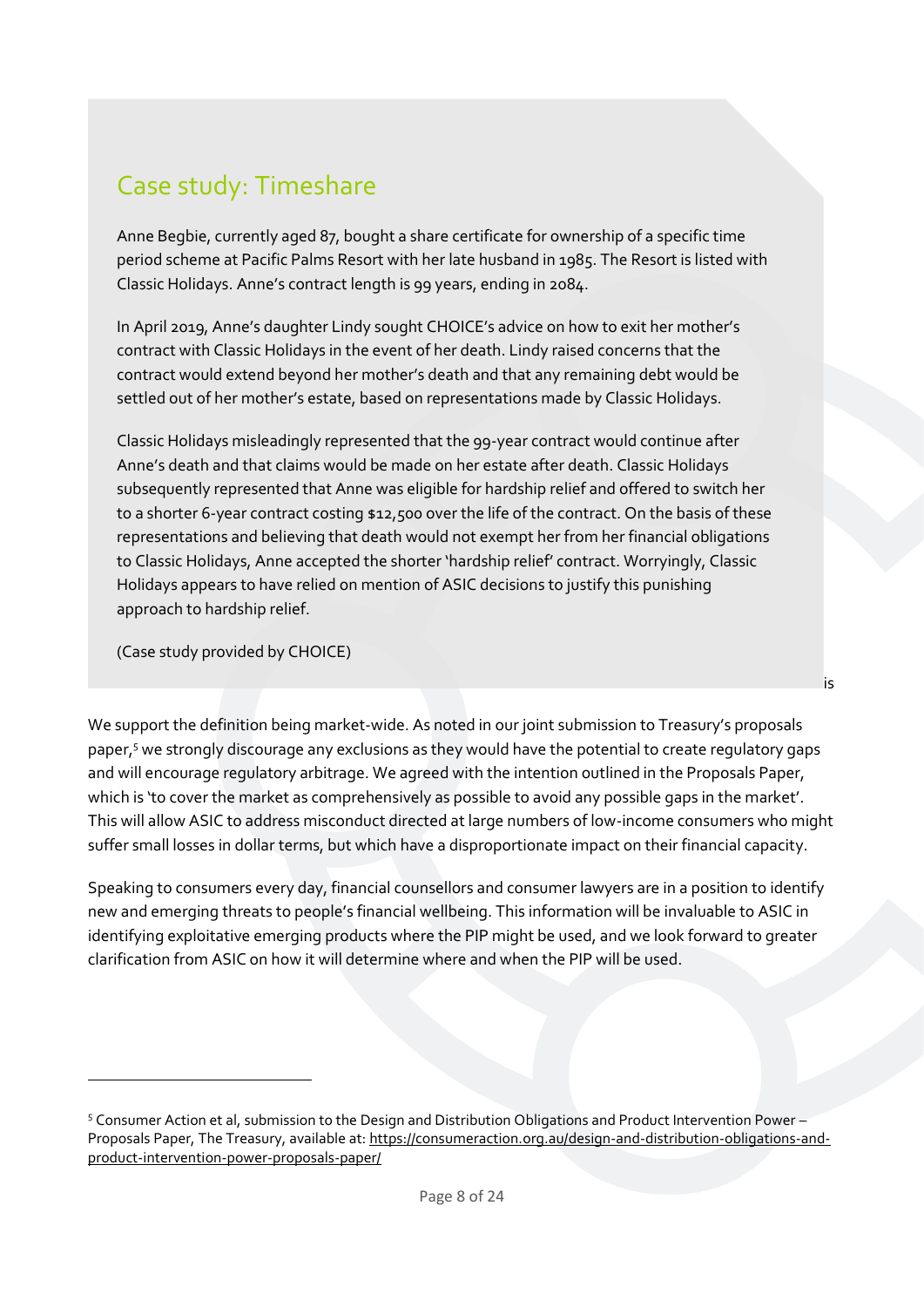<span id="page-8-2"></span><span id="page-8-1"></span>

| <b>RECOMMENDATION 2.</b> Significant consumer detriment should be defined in the broadest terms<br>possible.                                                                                                         |
|----------------------------------------------------------------------------------------------------------------------------------------------------------------------------------------------------------------------|
| RECOMMENDATION 3. Defining significant consumer detriment should consider financial and non-<br>financial loss and the impact this has, or is likely to have, on both individuals,<br>and on consumers more broadly. |

## <span id="page-8-0"></span>**Determining how to intervene**

**B2 We propose to:(a) give guidance that ASIC will aim to design an intervention that we consider to be the most appropriate regulatory solution to reduce the likelihood of significant consumer detriment occurring; and(b) focus on the following when determining the type of intervention we will use:(i) understanding the range of product features, conduct or other factors that have contributed to the significant consumer detriment or likely significant consumer detriment; and (ii) how we can best reduce the likelihood of further significant consumer detriment occurring (see draft RG 000 at RG 000.55–RG000.56).**

### **B2Q1 Are there any other considerations that we should take into account in determining how we will intervene?**

Any guidance and proposed solution should also prioritise timely and appropriate action to prevent ongoing consumer detriment.

While we accept there are some benefits to consulting on a range of intervention options, there a number of risks that ASIC should consider. First, the intervention consultation gives companies that fall within the remit of the proposed order time to adapt or change their product to evade the order. For example, ASIC CP 316: Using the product intervention power: Short term credit names two related entities exploiting the short-term credit exemption in the National Consumer Credit Protection Act 2001 (NCCP). CP 316 effectively gives these companies time to tweak their operations to fall outside the scope of the intervention order. In other situations, time to adapt business practices may be appropriate. For example, if ASIC were to use the PIP to ensure buy now, pay later (**BNPL**) providers fulfilled responsible lending obligations under the NCCP, time to adjust their business systems may be appropriate.

When determining how to intervene, we do not believe any consultation should give options to address the harm. If ASIC have determined that significant consumer detriment has occurred the response should be targeted and swift. We suggest ASIC propose one option to address the conduct and invite stakeholders to comment on whether they agree with ASIC's suggested intervention. If stakeholders do not agree they should be invited to explain "why not?"

If ASIC proceed with giving options when consulting on using the intervention power, then all options should adequately tackle the significant consumer detriment that has been identified. Presenting options that do not address the harm has the potential for adverse outcomes. ASIC CP 316 presents three options to address the consumer detriment caused by short term lending. Option 3 "No change" would allow significant consumer detriment to occur which is inappropriate.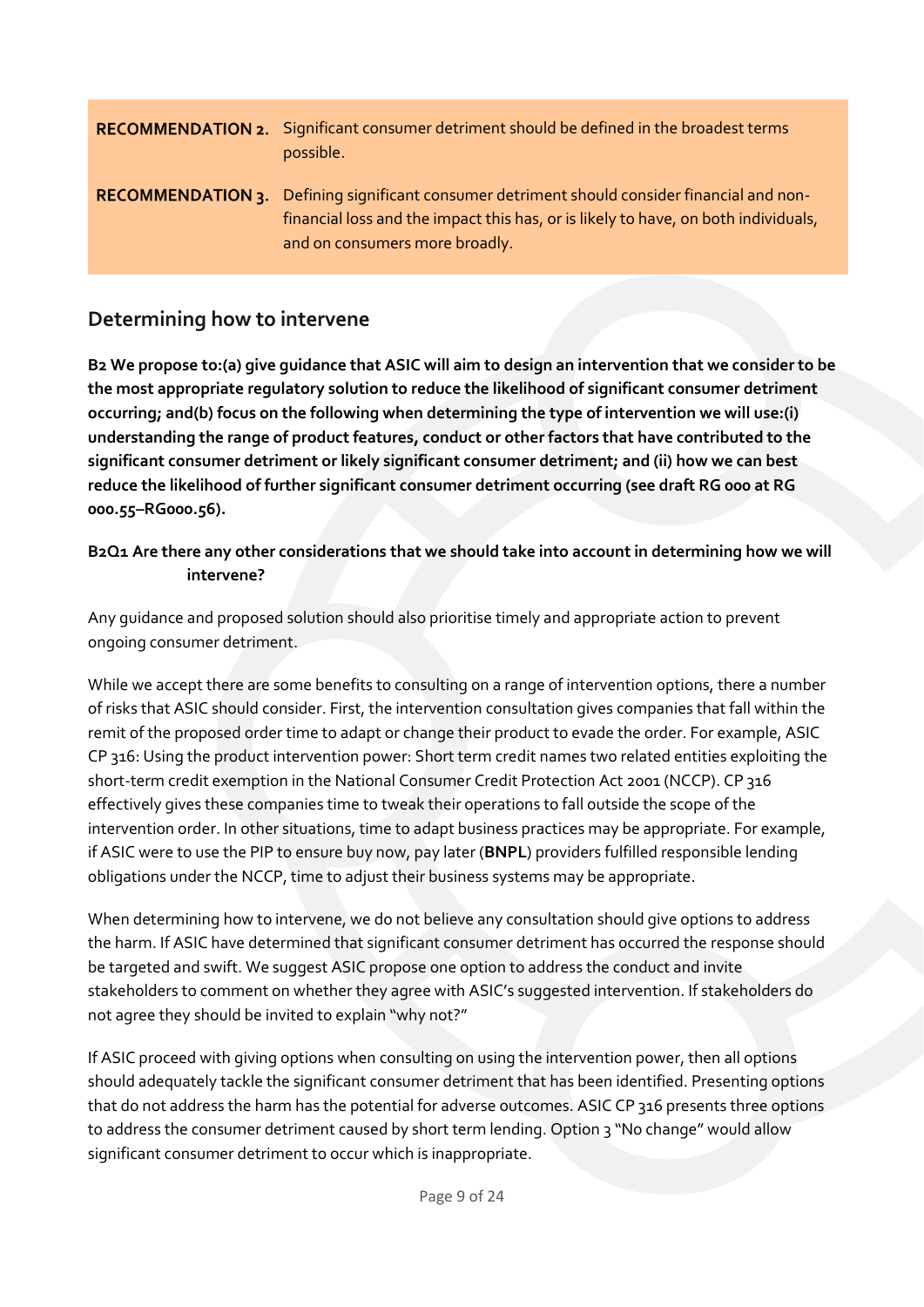Another problem with presenting a 'do nothing' option is that businesses whose products are targeted by an intervention order could hypothetically encourage their users to petition ASIC to adopt a 'do nothing' approach. Industry itself could also apply pressure and lobby for the status quo. If other options are presented then they should all have the ability to curb the consumer detriment identified – there should be no option for ASIC to 'do nothing'. Thus, the proposed intervention should be specific and targeted to address the consumer detriment identified in a practical way.

It may be that ASIC feels that it needs to provide a range of options, including a 'do nothing' option, to comply with regulatory impact assessment processes.<sup>6</sup> We seek clarity as to whether PIPs are considered regulation for the purposes of the Office of Best Practice Regulation, and whether ASIC is required to undertake a regulatory impact statement to use a PIP. Our view is that, given the time and burden involved in such a process, this would be contrary to the purpose of the PIP regime.

Consideration should also be given to other regulatory tools ASIC has available as the PIP has the potential to be used in conjunction with these tools. In our view, enforceable undertakings have been a very effective enforcement tool. In determining the scope of the product intervention power, the success of ASIC's enforcement outcomes via enforceable undertakings should be taken into account. For example, an enforceable undertaking to compensate consumers for past wrongdoing by a company, coupled with an intervention order to prevent the conduct from causing ongoing detriment, would provide a holistic response to consumer harm. The product intervention power should provide ASIC with the flexibility to fix the root cause of problems, rather than just patch up the symptoms.

Consideration of community expectations should also be taken into account when determining how ASIC will intervene. In the wake of the Banking Royal Commission it is clear that the Australian public expect financial institutions to act according to a higher standard, and that regulators such as ASIC should act boldly when misconduct is identified. The regulatory objectives set out in s(1)2 of the ASIC Act should be read in light of these expectations. The obligation to "promote the confident and informed participation of investors and consumers in the financial system" is particularly relevant.<sup>7</sup> Confident and informed participation of consumers relies on businesses acting fairly toward consumers and Australians rightly expect fair treatment when engaging with financial and credit products. All of these considerations must be taken into account when ASIC determines how to use the PIP.

Some intervention orders will be more complex than others, as a broad principles-based approach will be required to curb a range of poor practises and products peddled by companies that are driving significant consumer detriment. An example would be using the PIP to prevent the harm caused by debt vultures, who often position themselves as 'credit repair' or 'debt relief' firms. Debt vultures are particularly challenging as they purport to offer legal and financial services, but in reality these services are false or misleading. These include arranging unaffordable Part IX debt agreements or claiming to assist with credit defaults – often funnelling customers into other services from the same (or a related) firm. They also offer lending 'advice' and refer consumers in financial hardship to lenders who offer finance to this cohort – often at very high rates. Some companies target consumers in mortgage stress who are at risk of losing

 $\overline{a}$ 

<sup>&</sup>lt;sup>6</sup> See, eg, Australian Government Guide to Regulation, available at: [https://pmc.gov.au/regulation.](https://pmc.gov.au/regulation)

<sup>7</sup> See draft RG 000 at RG 000.57–RG 000.59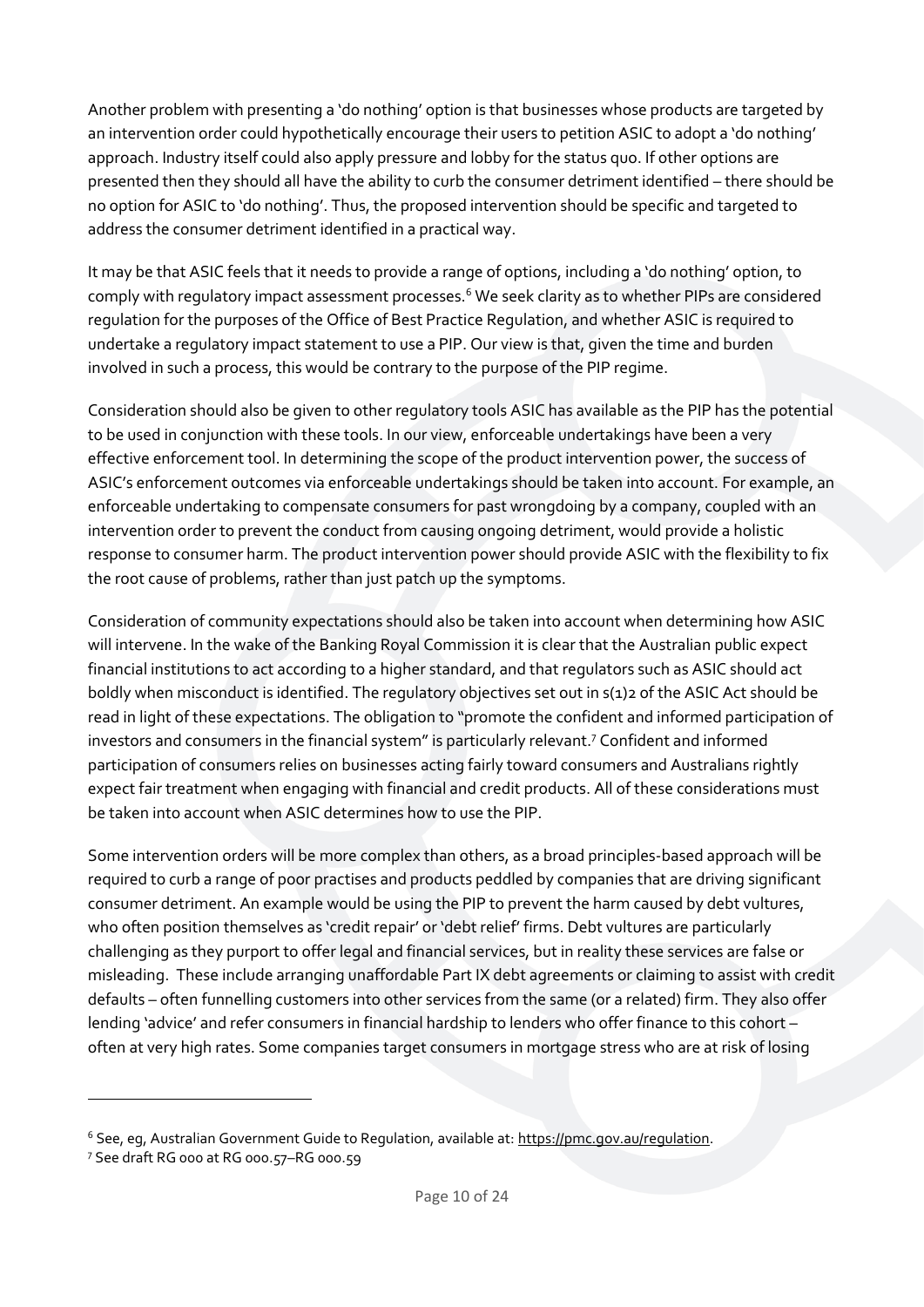their home. For consumers engaging with these companies, the risks can be very high especially in instances where the family home is at stake. Whilst some product interventions will be quite specific and targeted, the example of debt vultures indicates that ASIC must also take a broad principles based approach when using the PIP to effectively tackle a range of misleading or poor practises utilised by companies. The debt vulture case study below demonstrates a complex problem where a consumer was promised assistance that was never delivered and, as a result, will likely result in her losing her home.

<span id="page-10-1"></span>RECOMMENDATION 4. Intervention options should be limited and aimed at preventing the detriment identified.

# Case study: Debt vultures

Alison appeared by telephone in the Federal Circuit Court in April 2019. The Applicant was the buyer of an outstanding credit card debt and was seeking a sequestration order. Alison told the Registrar that following an unsolicited approach, she had engaged the services of a debt management firm (**the firm**). She told the court that she had been assured by the debt management firm that refinancing of the current home loan could be arranged, with the result that funds would be available to settle the debt to avert the creditor's bankruptcy petition. Alison told the Registrar that she had been told by the firm to seek an adjournment. The Federal Court Circuit Registrar agreed to a four week adjournment but made it clear that any further adjournment requests must be made by affidavit. The Registrar then advised Alison of free financial counselling services available and sought permission from Alison for the financial counsellor to contact her. The financial counsellor attempted to contact Alison several times, but Alison never engaged with the financial counsellor as she had been told by the debt management firm that they would help her stop the creditor from making her bankrupt.

Alison then appeared by telephone again at the next Federal Circuit Court hearing. The Registrar noted that no affidavit had been filed. Alison reported that she had received no further contact from the debt management firm, notwithstanding she had provided financial information to them. The Registrar adjourned for another few weeks and informed Alison that no further adjournments would be granted. Alison was told that in the absence of any settlement action, a Sequestration Order would be made at the next hearing.

<span id="page-10-0"></span>Alison contacted the CCLCSA a few days before the adjourned hearing and said she had received no contact from the firm. The credit card debt was in excess of \$8,000 with over \$7,000 in added legal costs. Alison's husband was incapacitated and unable to work. Alison operated a small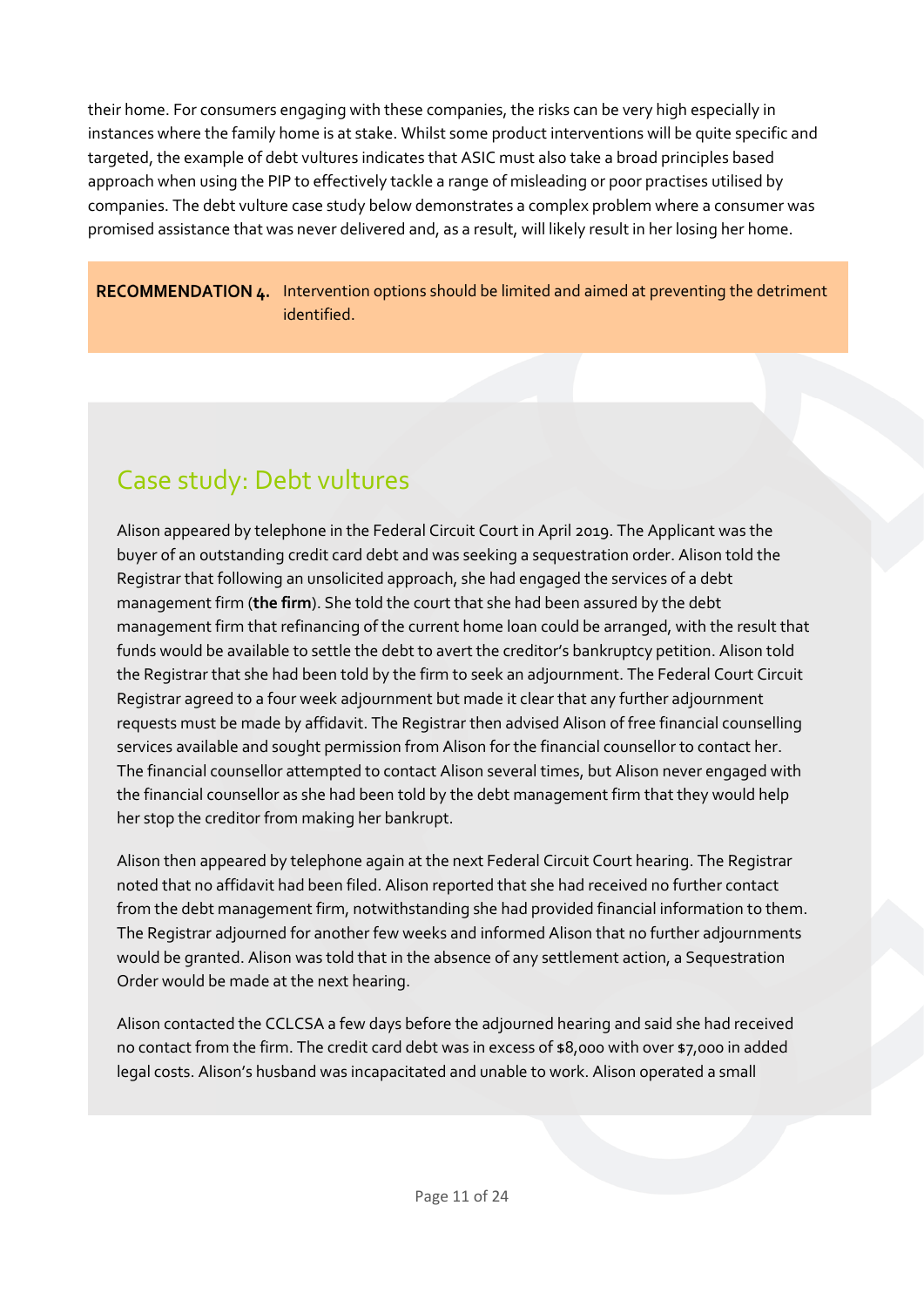business which provided a limited income. Their current home loan was approximately \$300,000, and their house was worth approximately \$450,000. Their mortgage repayments were \$400 per week. Alison and her family were experiencing significant financial hardship. The only other asset Alison owned was a vehicle that Alison estimated to be worth \$16,000.

The CCLCSA advised Alison what would happen to her assets if a sequestration order was made. At the next hearing Alison reported that she still had not heard from the firm and a sequestration order was made.

The CCLCSA's view is that the debt management firm's involvement did nothing but create a false hope that Alison could refinance her home to resolve her financial issues. However, any reasonable assessment would have concluded that refinance was most highly unlikely. In fact, Alison never received any offer to refinance. Alison was discouraged from seeking financial counselling advice early in the process. Alison was misled to believe that she could refinance in a situation where she had no realistic chance of success. Alison was not advised or given any other opportunity by the firm of other options to commercially negotiate settlement with the Applicant to avoid any sequestration order. The result was that a sequestration order was made in circumstances where Alison was misled to believe that the debt management firm would act for her and so she took no further action. Alison and her husband's assets are now all vested with the trustee in bankruptcy.

(Case study provided by CCLCSA)

## **Consultation on proposed product intervention orders**

**C1 We propose that as part of our formal consultation process:(a) we will identify the product and its availability to retail clients;(b) we will describe the significant consumer detriment that we consider has occurred, will occur or is likely to occur, and set out our reasons for making this assessment;(c) we will set out our proposed intervention or a description of our proposed intervention; and(d) in some circumstances, we will present a range of options for intervening (see draft RG 000 at RG 000.63).**

**C1Q1 Do you have any feedback on the information we propose to include in our consultation on a proposed product intervention order?** 

## **C1Q2 Is there any other information that we should include when we consult on a proposed product intervention order?**

As stated above, the main benefit of the PIP is for ASIC to act quickly when consumer detriment is occurring and the usual regulatory tools or approaches are not well equipped to stop harm from occurring. We are supportive of a consultation approach that gets to the heart of the issue and proposes a solution.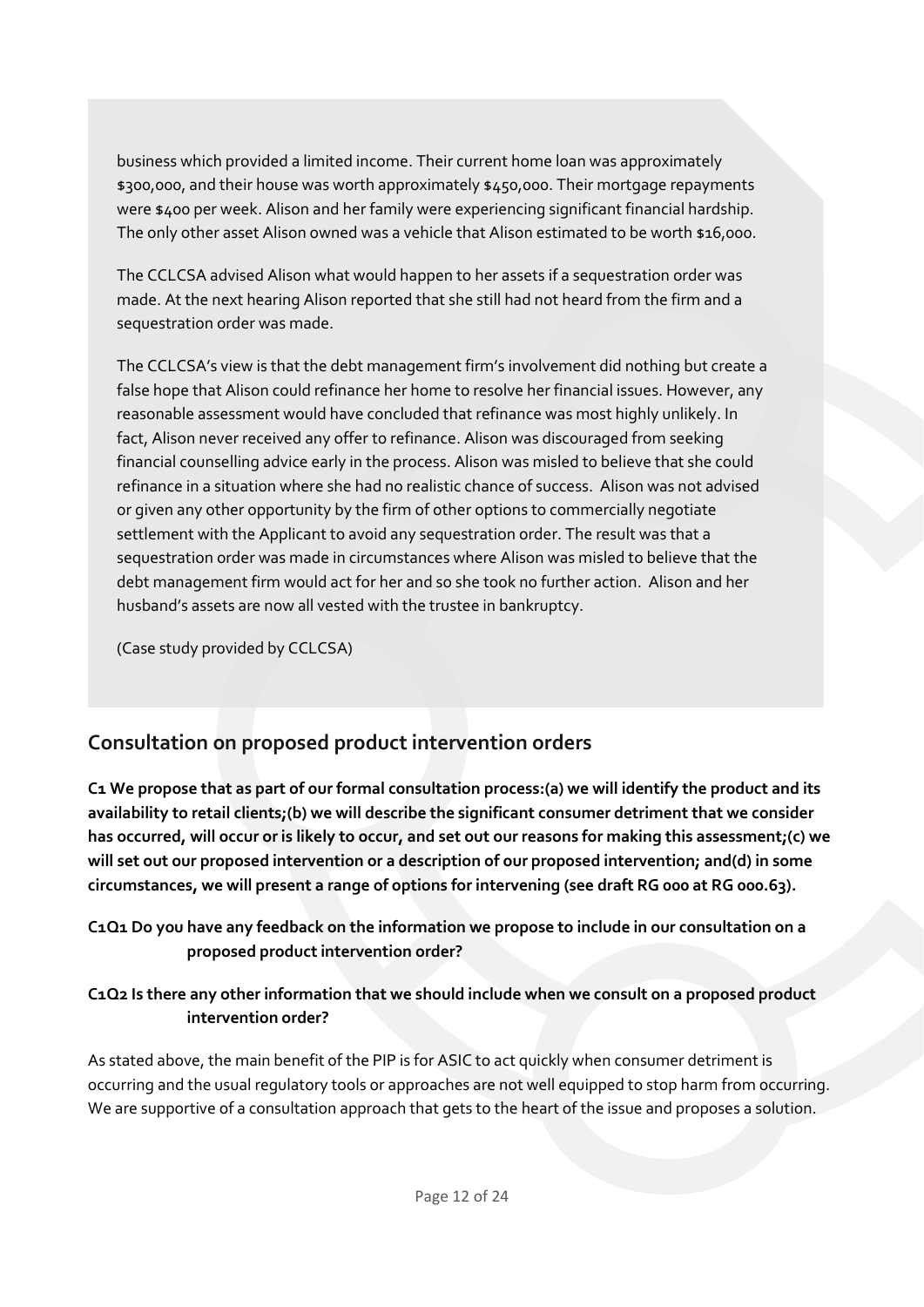We recommend that ASIC also be required to 'name and shame' companies where practicable, particularly in the event of an individual intervention. We acknowledge that naming affected companies could be difficult if a wide class of providers or products were covered by the intervention, hence we would limit the requirement to naming companies 'where practicable'. Any previous interventions against the same entities or similar products should also be highlighted.

ASIC should also be empowered to require affected companies to notify relevant clients of an intervention and their rights to redress, including access to dispute resolution services via EDR. Communication plans should also be subject to approval by ASIC. This power aligns with ASIC's current approach to enforceable undertakings, whereby affected companies are required to contact affected customers using an ASICapproved communications plan.

It's also important to spell out why ASIC is using the PIP and what deficiencies in legislation or in ASIC powers are prompting the use of the power. This will allow government, regulators and other stakeholders to consider how the consumer detriment might be stopped permanently when the PIP expires. It may also provide other insights to parliamentarians as to how laws and regulation relating to financial products might be better made to stop regulatory arbitrage.

# Case study: Consumer leases

Mollie (name changed) is an Aboriginal woman in her mid-40s. She lives in regional Victoria and is currently receiving Centrelink payments.

In January 2019, Mollie attended a furniture store and saw a lounge suite she was interested in buying. The sales attendant told Mollie that the lounge suits was for sale for an amount slightly above \$1500.

To buy the lounge suite, Mollie contacted a company that offers rental agreements for household furniture and appliances (**the Rental Company**).

A representative from the Rental Company attended Mollie's home and told Mollie that the lounge suite would cost 'a bit' more than the recommended retail price if Mollie purchased the suite through the Rental Company. Mollie intended to pay off \$100 a week and understood from the discussion with the representative that if she paid this amount regularly, she would pay off the contract quickly. She also thought she would then own the lounge suite.

After meeting with the representative, Mollie entered into a consumer lease contract with the Rental Company.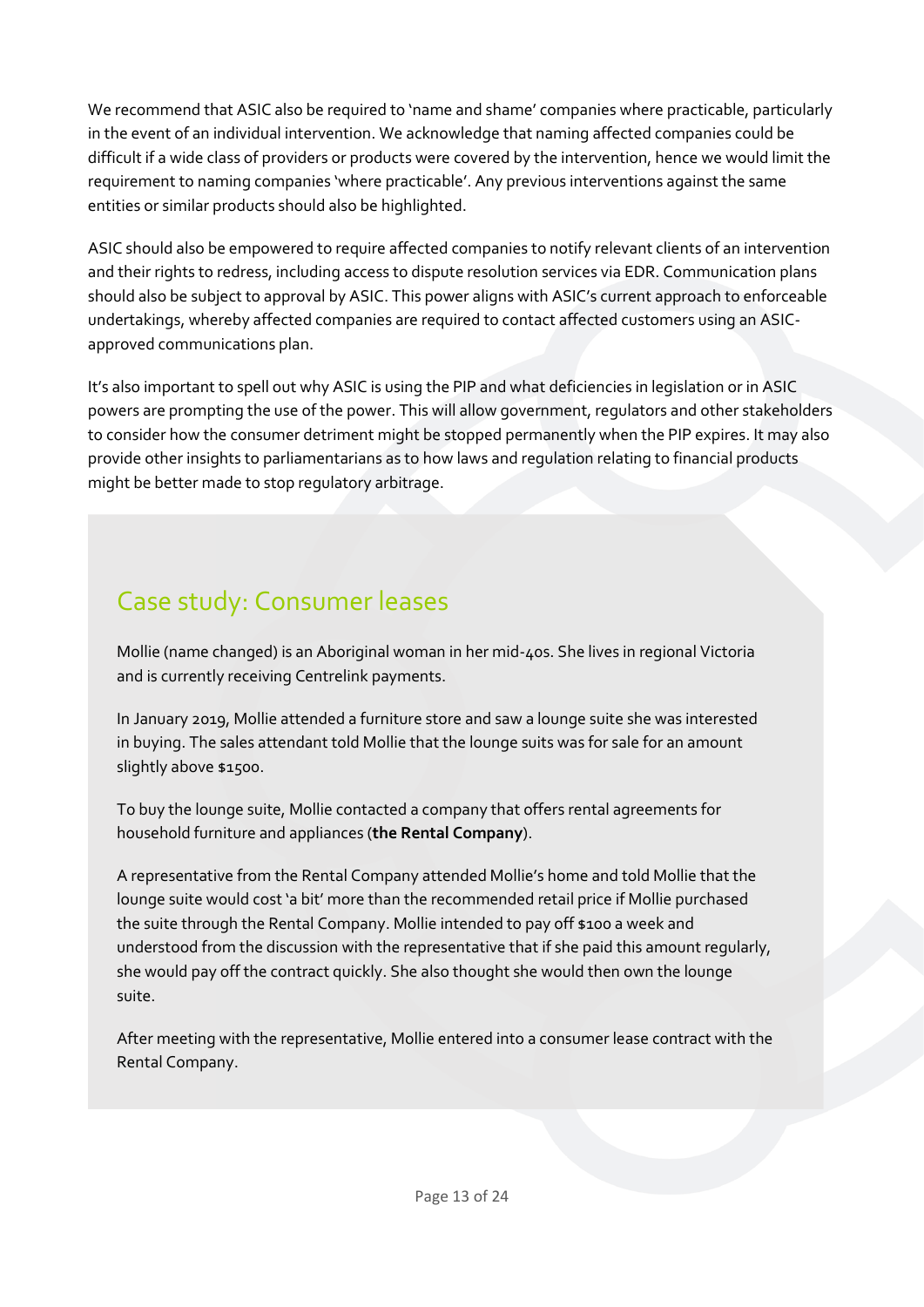About 4 months (or 16 weeks) later, Mollie contacted the Rental Company to check on her account. Mollie had been paying \$100 a week to the Rental Company and so thought that she must be close to paying off the lounge suite. It was around this time that Mollie realised that the contract purportedly required her to pay an amount slightly over \$7,500 over a period of three years. This was more than 4 times the recommended retail price of the lounge suite.

Mollie sought the assistance of Consumer Action. Consumer Action is assisting Mollie make several claims under the consumer and credit laws including irresponsible lending and misleading conduct. The misleading conduct relates to the true cost of the lounge suite, the time it would have taken Mollie to pay out the contract and that the written contract, in fact, did not give Mollie the right to own the lounge suite.

(Case study provided by Consumer Action)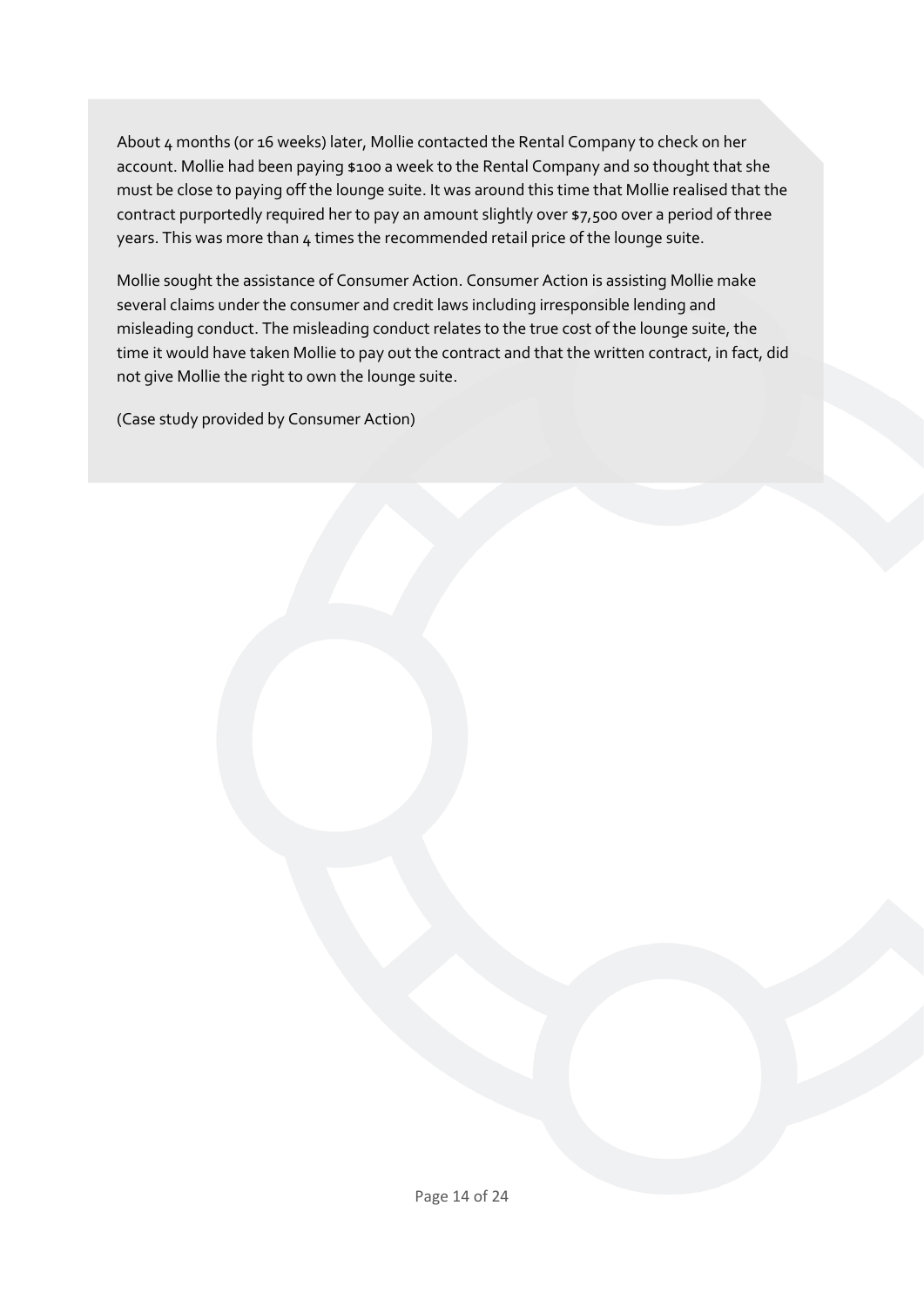## Consulting with Aboriginal and Torres Strait Islander communities

Consumer Action and the Victorian Aboriginal Legal Centre (VALS) commenced an Integrated Practice project (the IP Project) in March 2019. The purpose of this project is to allow both Consumer Action and VALS to deliver integrated consumer credit and debt legal related services to Aboriginal communities in Victoria and is led by Consumer Action's Koori Engagement Manager. This project has underscored the wide range of systemic consumer credit and debt issues within Victorian Aboriginal communities and has emphasised how critical community engagement sessions are to identify these issues.

We are concerned that where Victorian Aboriginal communities are being affected by detrimental products, merely advertising a consultation on ASIC's website when a product intervention is proposed will be too late to consult with Victorian Aboriginal communities.

Appropriate consultation with Victorian Aboriginal communities will also ensure proposed product intervention orders recognise and respond to the needs of Victorian Aboriginal communities. This can only be done through culturally appropriate and ethical consultations and could build on ASIC's Indigenous Outreach Program. The National Health and Medical Research Council's (NHMRC), *Ethical guidelines for research with Aboriginal and Torres Strait Islander Peoples 2018*, while relate to research, provide a useful starting point.

The consumer lease case study below demonstrates the importance of properly consulting with affected communities. While the case study epitomises the kinds of low value contracts and poor sales practices we often see around consumer leases, it does not adequately capture our clients' views about these products.

Through the IP Project, several Aboriginal clients with consumer leases sought Consumer Action's assistance not because of the excessive cost of the goods but because they were concerned about the quality of the products and services of the lease providers. These clients were reluctant to pursue any irresponsible lending claims that they may have against the lease providers, as they did not want to undermine their ability to take out further leases in the future. One of these clients, who was particularly financially and socially vulnerable, explained that while she understood that these contracts were a bad deal, she felt that there were no alternatives for someone in her financial position to acquire basic household goods.

ASIC's new product intervention powers could play an important role in re-establishing the balance of power in these contractual relationships, while ensuring that people still have multiple options to enable them to buy basic household goods when they cannot afford them outright. For example, the PIP could be used to regulate these kinds of products to make them fairer. However, to come up with a solution that is responsive to Victorian Aboriginal community needs, appropriate consultation will need to occur.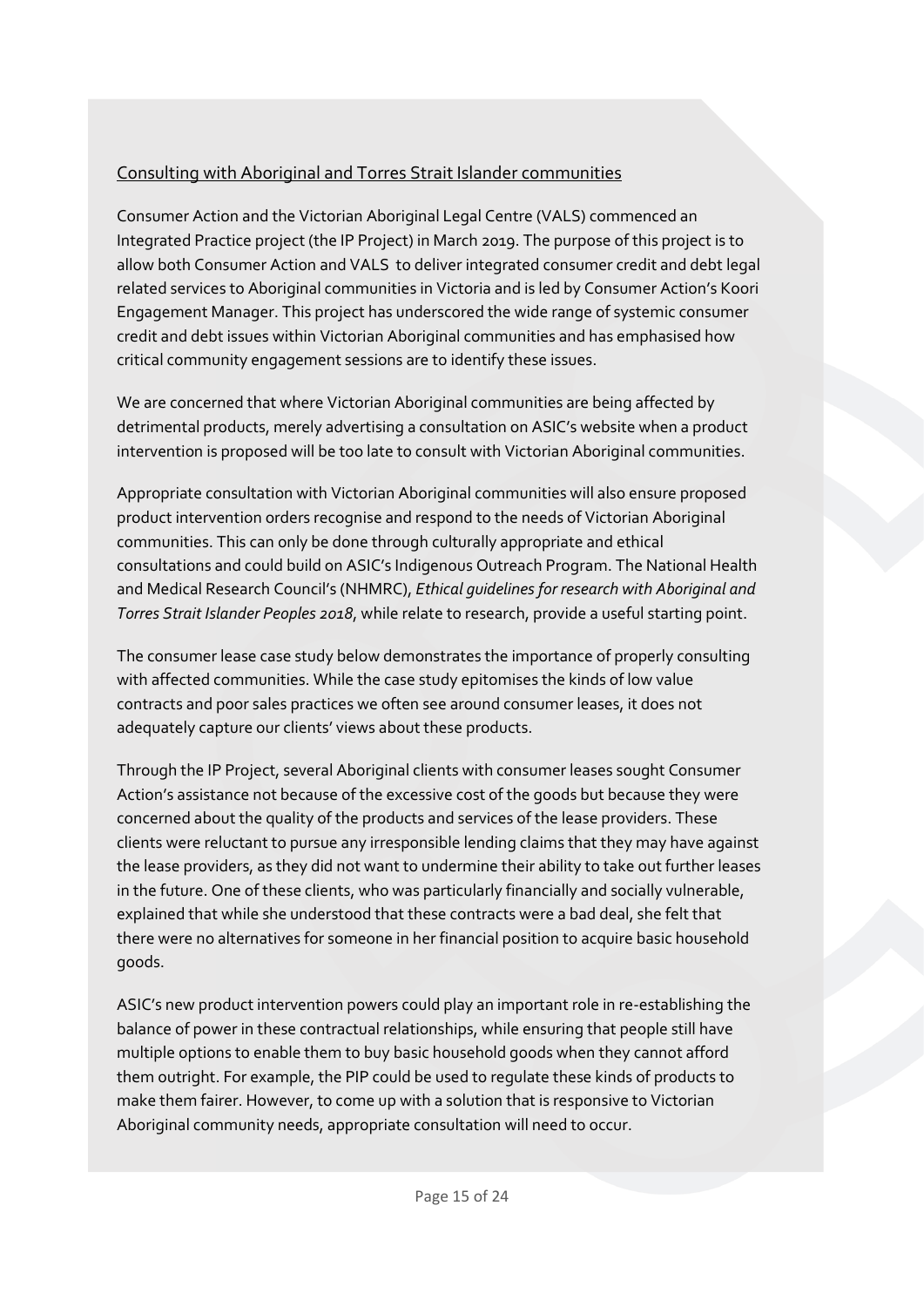The PIP is not a panacea: until products are designed to meet people's needs and wants without causing them harm, we will still see detriment to consumers as pursuit of profits is placed ahead of their interests. However, we see the PIP as a tailored intervention tool to stop ongoing consumer detriment and allow regulators, government and other stakeholders time to address the problems that ASIC has identified. These might be problems in the law which constrain the regulator to act using other regulatory tools or problems which parliament must address. The consultation process is an opportunity to detail this information.

<span id="page-15-1"></span><span id="page-15-0"></span>

| <b>RECOMMENDATION 5.</b> Consultations should name and shame companies and provide quidance on<br>how to notify affected clients.                            |
|--------------------------------------------------------------------------------------------------------------------------------------------------------------|
| <b>RECOMMENDATION 6.</b> Information on where there are deficiencies or loopholes in the law should also<br>be provided.                                     |
| <b>RECOMMENDATION 7.</b> Consultation should appropriately engage with affected stakeholders including<br>Aboriginal and Torres Strait Islander communities. |

<span id="page-15-2"></span>**C2 We propose to provide guidance in draft RG 000 at RG 000.68–RG 000.69 that, when we consult on making a product intervention order, we will describe the type of order we propose to make and the significant consumer detriment that has resulted, will result or is likely to result from the product. In describing the significant consumer detriment, we may refer to:(a) the nature of the product and its distribution; and(b) the circumstances of the significant consumer detriment, including:(i) whether the significant consumer detriment has already occurred;(ii) the nature and extent of the detriment, including the actual or potential financial loss to consumers resulting from the product; and(iii) the impact that the detriment has had, will have or is likely to have on consumers.**

#### **C2Q1 Do you have any feedback on how we intend to describe the significant consumer detriment?**

Please refer to our comments to question 1 above. In addition to ASIC's proposed approach, significant consumer detriment should describe:

- Detriment that includes both financial and non-financial loss including time spent trying to resolve a problem;
- Non-financial detriment should cover things such as stress, anxiety or other vulnerabilities that make it more likely that that consumer will suffer detriment;
- Consumer detriment that has not yet occurred but will likely occur waiting for harm to become widespread would be counterintuitive to the intent of the PIP;

We encourage ASIC to include case studies that identify the harm caused by the product and include information about how the proposed intervention will stop that harm in practice.

We also suggest ASIC consider 'significant consumer detriment' in a holistic way and the impacts this has on someone's life. In our experience, financial products have impacts that are far more significant that simply debt or financial hardship. The case study below demonstrates the impacts that paying for clothing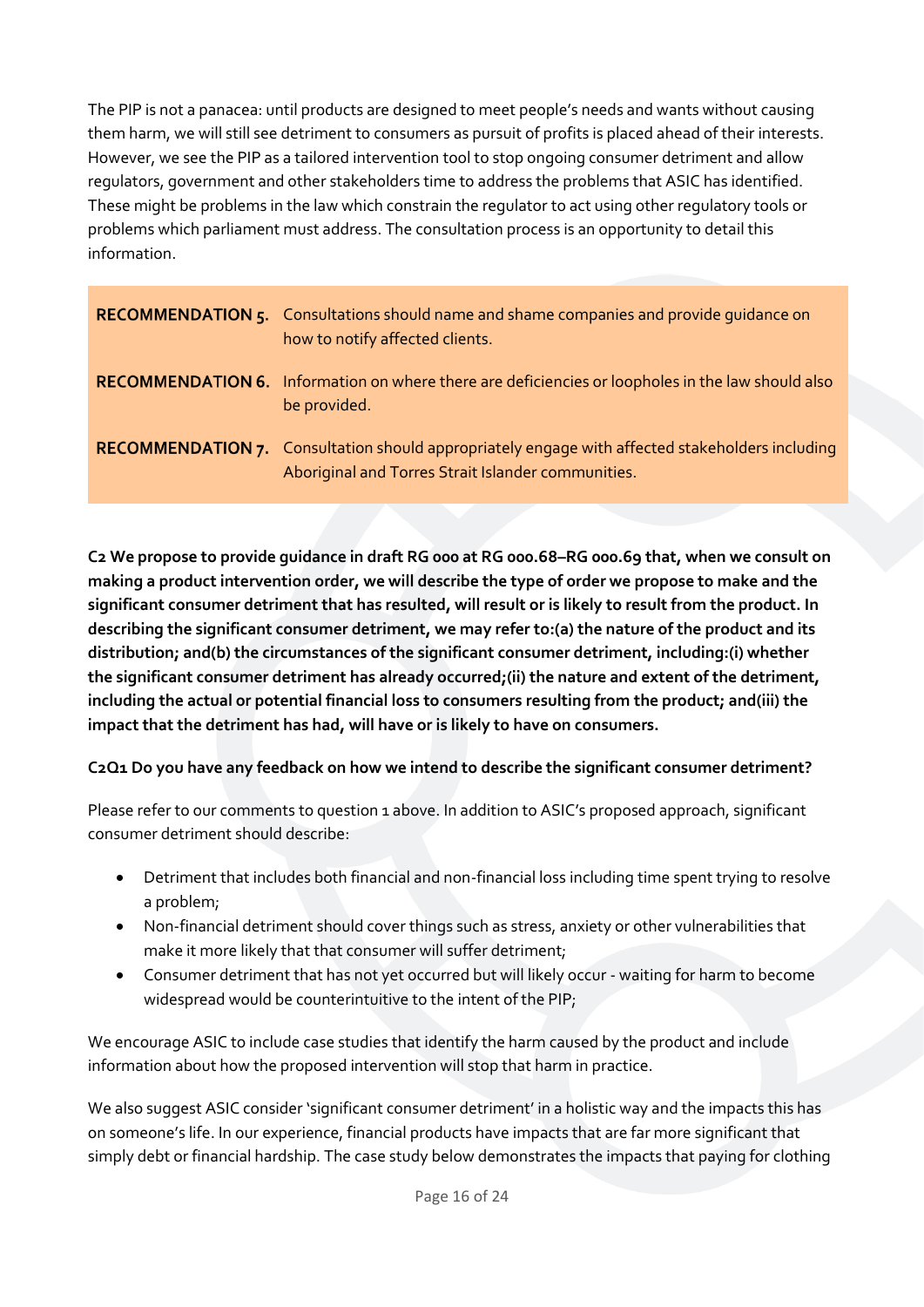using buy now pay later had on a homeless client. BNPL has experienced huge growth in recent years and while the product is safe for many people, a cohort of consumers with insufficient or irregular income are finding themselves in debt. Intervention orders should describe the significant consumer detriment not only on a typical customer, but also on those that may have other vulnerabilities such an insecure housing, disabilities or cognitive impairments, or poverty.

# Case study: Buy now, pay later

Mary was living in her car. She had recently been evicted from her rental property and was not eligible for financial assistance for another rental bond. She was trying to save enough money for a rental bond to secure another rental property. When she went to the shopping centre, she purchased new items of clothing from clothing retail outlets using a popular BNPL provider. There was no assessment on her ability to repay, despite only receiving Centrelink benefits. Mary saw a Financial Counsellor and it was discovered that direct debits for purchases she made using the BNPL provider had left Mary with insufficient funds to secure new accommodation. Mary had new clothes but was living in her car.

(Case study provided by CCLCSA)

**C3 We propose to consider whether delayed commencement (and the length of any delay) is appropriate for a product intervention order on a case-by-case basis. We propose to provide guidance that we will consider the circumstances of the case, including:(a) the nature of the order, including the extent of any changes it requires or any consequential impacts; and(b) the nature, likelihood and extent of the significant consumer detriment (see draft RG 000 at RG 000.70–RG 000.73).**

### **C3Q1 Do you agree with our proposed approach to determining whether to delay commencement of a product intervention order? If not, why not?**

We agree that a case by case approach to determining whether to delay the commencement of an order makes sense. However, this must be balanced against the significant consumer harm that will have been identified and will be permitted to continue before an order is implemented.

In most circumstances where significant consumer detriment has been identified, we would urge ASIC to act swiftly to prevent the harm. There should be a presumption that prompt action is needed when detriment has been identified. Any proposal to delay commencement should have to rebut that presumption.

## **C3Q2 Do you agree with the examples of factors that we should consider when determining whether to delay commencement, and the length of any delay? If not, why not?**

The factors look sound. Again, we would encourage ASIC to keep in mind the intent of the PIP and act quickly unless there are compelling factors to justify any delay.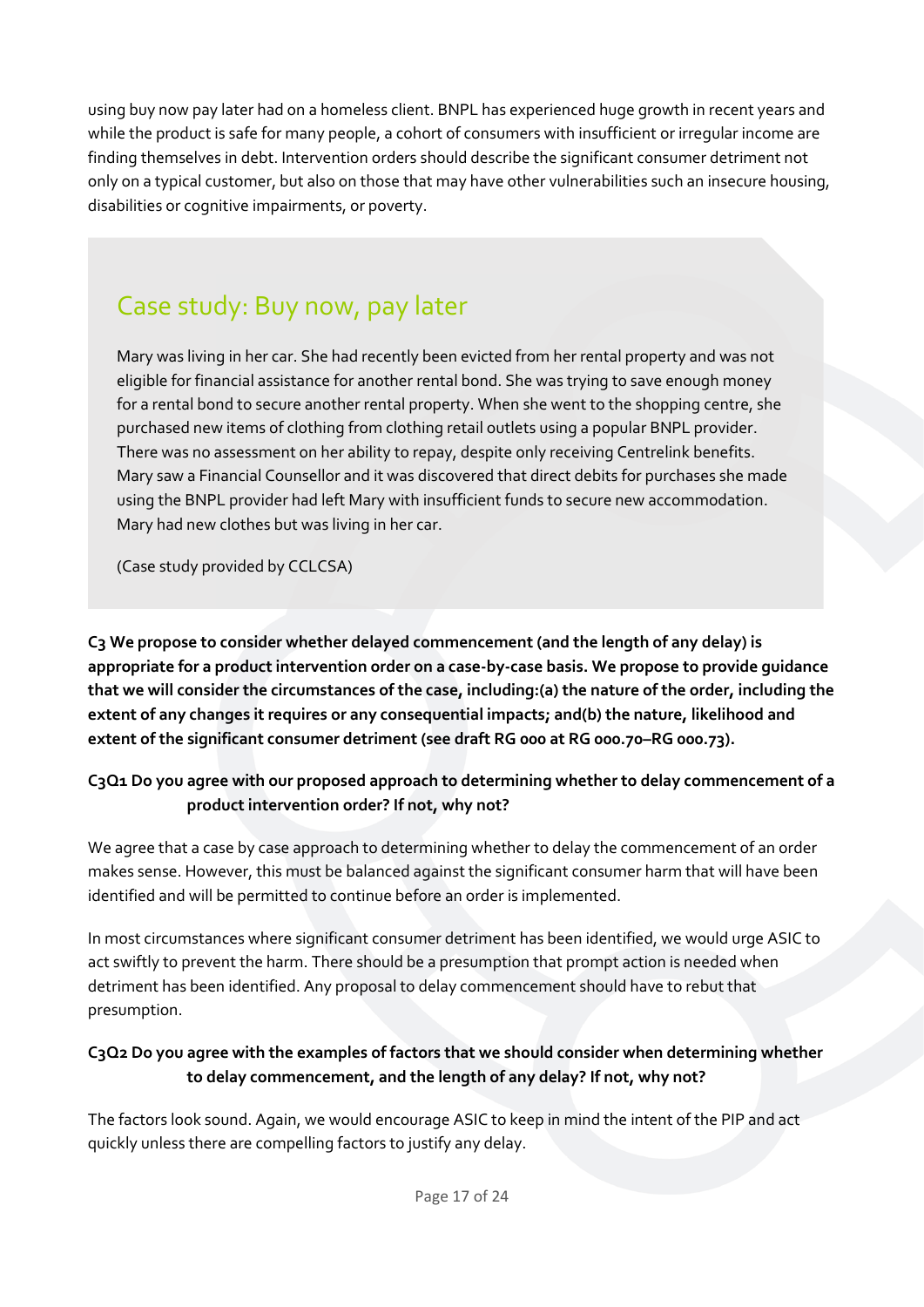### **C3Q3 Are there any other factors that we should consider when determining whether to delay commencement, or the length of any delay?**

ASIC should include a factor that describes the consumer detriment that will occur during any delayed commencement. This will allow any proposals to delay the commencement to be balanced against the consumer harm that will occur during the delay.

Delaying the commencement of the PIP should not preclude ASIC from using other tools it has to prevent harm – such as litigation – and which may complement the PIP when it comes into effect. This power should not be seen as a 'last resort', but instead be used as a pro-active enforcement tool that protects consumers from risky products before widespread harm occurs. Intervention at the 'risk' stage rather than actual stage is vital for vulnerable consumers as the long-term effects of any detriment will likely be greater for them.

#### <span id="page-17-2"></span>RECOMMENDATION 8. Delays to commencement of an order should rarely occur, with the presumption being that prompt action is needed to stop the detriment identified.

# <span id="page-17-0"></span>**OTHER CONSIDERATIONS**

## <span id="page-17-1"></span>**What happens after the intervention order expires?**

We recommend that there be a presumption of continuance and an intervention be renewed after 18 months if there is a risk that consumer detriment will occur again. An intervention order should only be lifted if ASIC, or the Government, decides that the risk of consumer harm has been addressed and the intervention order is safe to remove.

There must be a clear process for getting the issue on the Government agenda and resolving the source of the consumer detriment that prompted the product intervention. In our experience, 18 months is not enough time to implement reforms in the financial industry.

We also recommend ASIC publish a report on the intervention order toward the end of the 18-month period. This report should review the effectiveness of the order in stopping the significant consumer detriment identified and lay out some proposed next steps for affected businesses, ASIC and/or government to take in order to prevent ongoing detriment. The review will inform ASIC and stakeholders whether another order should be made if there is a chance the consumer harm will re-commence at the expiration of the order.

### <span id="page-17-3"></span>RECOMMENDATION 9. ASIC should produce a report as the expiration of an intervention order approaches that assesses its effectiveness and confirms the intervention order is safe to remove.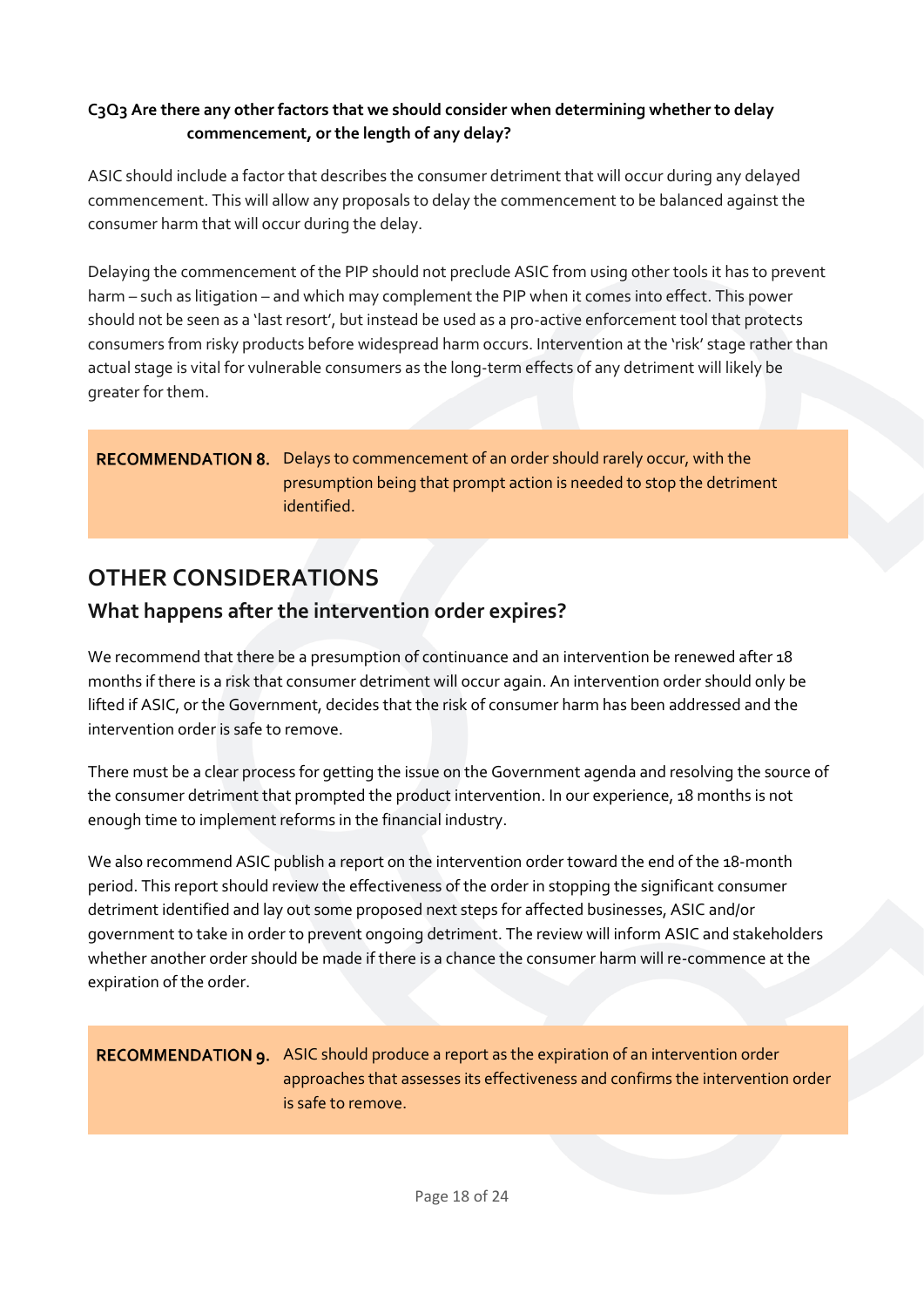## <span id="page-18-0"></span>**Remedies**

ASIC should also address remedies that may be available to customers and how these might interact with the PIP. This will likely draw on ASIC's other regulatory tools to enforce remediation that occurred prior to the intervention order taking effect, if possible.

## <span id="page-18-1"></span>**Phoenixing**

We are concerned that there is a risk of businesses phoenixing if they are targeted by the PIP. Consumer Action noted individuals in the past who have repeatedly engaged in misleading and deceptive conduct, or sold defective goods, and then wound up their current corporate entity only to recommence the same activity under the guise of another entity. One impact this has on the consumer is a lack of redress for conduct that has already occurred. ASIC must be alive to this risk.

Please contact Policy Officer Patrick Sloyan at Consumer Action Law Centre on 03 9670 5088 or at [patrick@consumeraction.org.au](mailto:patrick@consumeraction.org.au) if you have any questions about this submission.

Yours Sincerely,

General Brody

Gerard Brody **Fiona Guthrie** Chief Executive Officer **Consumer Action Law Centre**

Anture

**Consumer Credit Legal Service (WA) Inc**

Fac Gutten).

Chief Executive Officer **Financial Counselling Australia**

Gemma Mitchell Karen Cox Chief Executive Officer **Financial Rights Legal Centre**

Managing Solicitor

Fiona Balzer **David Ferrero** Policy & Advocacy Manager **Australian Shareholders' Association**

Managing Lawyer **Consumer Credit Law Centre SA**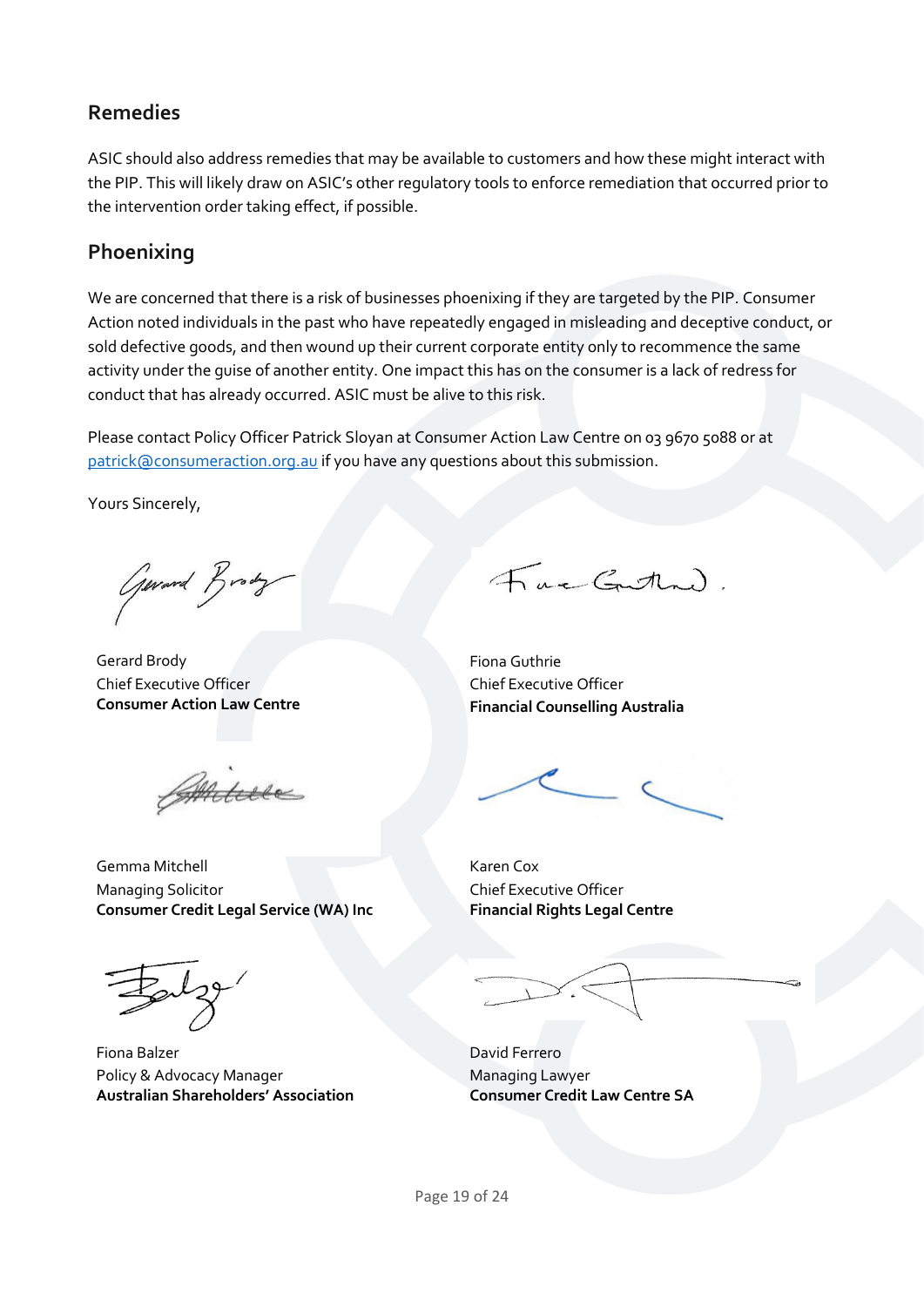$\mathbb{M}^{\mathbb{Z}}$ 

<span id="page-19-0"></span>Sarah Agar **Prof.** Gail Pearson Head of Campaigns and Policy **CHOICE**

J. Parson

**Consumers' Federation of Australia**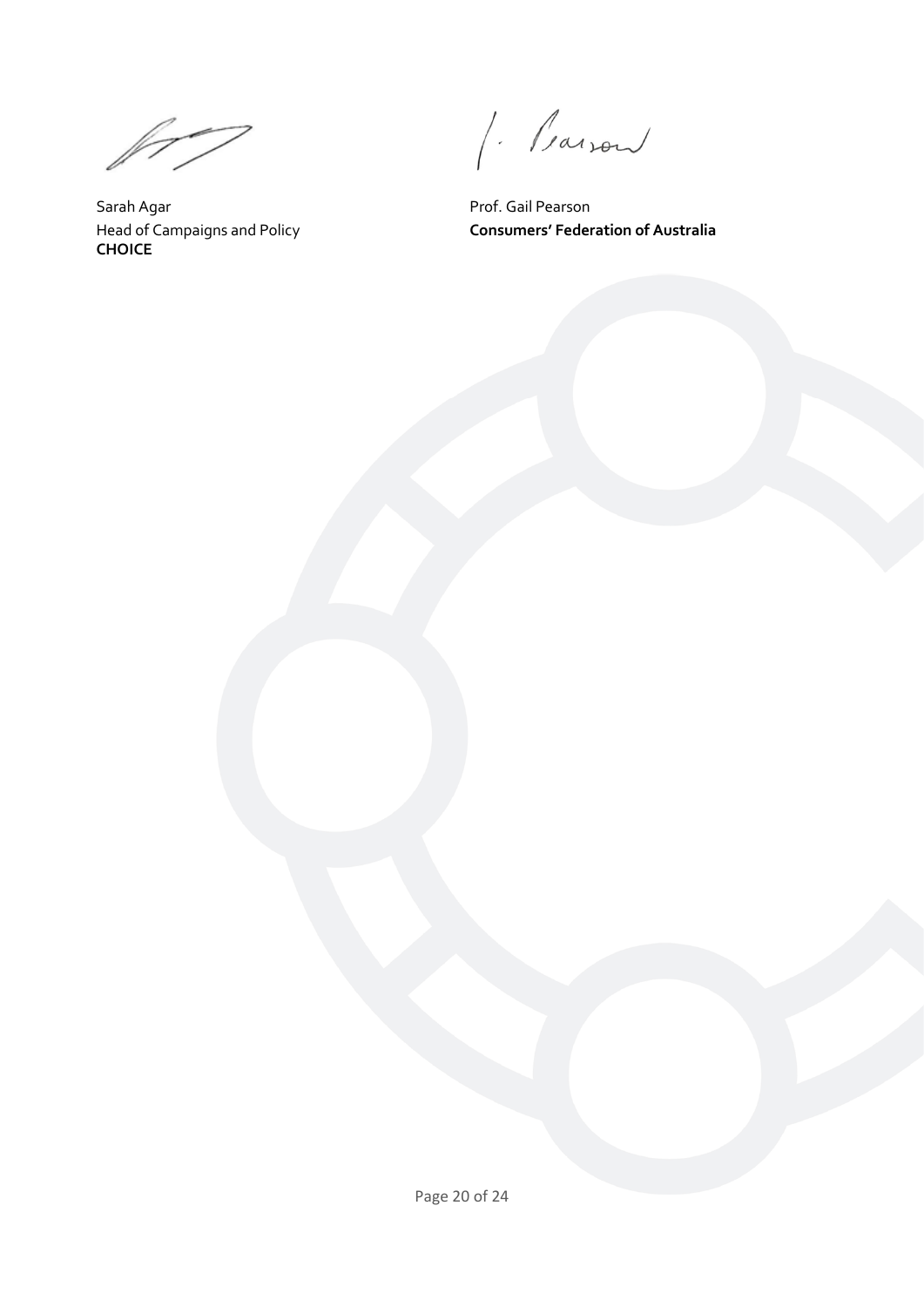# **APPENDIX A – ABOUT OUR ORGANISATIONS**

#### **Australian Shareholders' Association**

The Australian Shareholders Association (ASA) is an independent, not-for-profit, member-funded organisation that has grown to be the major autonomous body representing Australian retail investors. Its advocacy promotes the interests of retail shareholders. ASA also helps its members improve their investment knowledge through its educational offerings.

#### **CHOICE**

Set up by consumers for consumers, CHOICE is the consumer advocate that provides Australians with information and advice, free from commercial bias. CHOICE fights to hold industry and government accountable and achieve real change on the issues that matter most. To find out more about CHOICE's campaign work visit www.choice.com.au/campaigns

#### **Consumer Action Law Centre**

Consumer Action Law Centre is an independent, not-for profit consumer organisation based in Melbourne. We work to advance fairness in consumer markets, particularly for disadvantaged and vulnerable consumers, through financial counselling, legal advice and representation, and policy work and campaigns. Delivering assistance services to Victorian consumers, we have a national reach through our deep expertise in consumer law and policy and direct knowledge of the consumer experience of modern markets.

#### **Consumers' Federation of Australia**

The Consumers' Federation of Australia (CFA) is the peak body for consumer organisations in Australia. CFA represents a diverse range of consumer organisations, including most major national consumer organisations. Our organisational members and their members represent or provide services to millions of Australian consumers.

CFA advocates in the interests of Australian consumers. CFA promotes and supports members' campaigns and events, nominates and supports consumer representatives to industry and government processes, develops policy on important consumer issues and facilitates consumer participation in the development of Australian and international standards for goods and services. CFA is a full member of Consumers International, the international peak body for the world's consumer organisations.

#### **Consumer Credit Law Centre SA**

The Consumer Credit Law Centre South Australia (CCLCSA) was established in 2014 to provide free legal advice and financial counselling to consumers in South Australia in the areas of credit, banking and finance. The Centre also provides legal education and advocacy in the areas of credit, banking and financial services. The CCLCSA is managed by Uniting Communities who also provide an extensive range of financial counselling and community legal services as well as a large number of services to low income and disadvantaged people including mental health, drug and alcohol and disability services.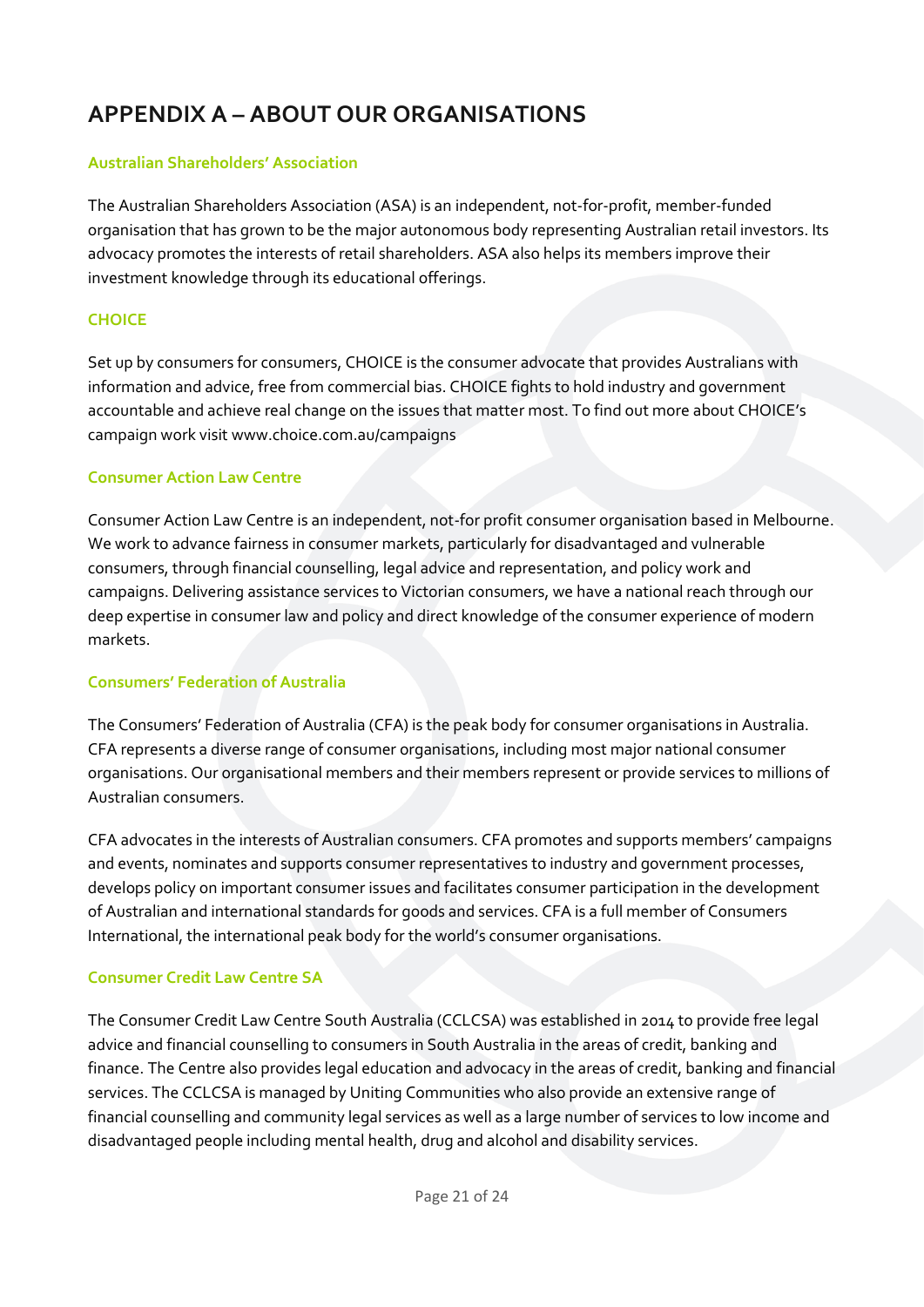#### **Consumer Credit Legal Service (WA)**

Consumer Credit Legal Service (WA) is a not-for-profit charitable organisation which provides legal advice and representation to consumers in WA in the areas of banking and finance, and consumer law. We strengthen the consumer voice in WA by advocating for, and educating people about, consumer and financial, rights and responsibilities. In the 2018/2019 financial year, we represented over 100 clients in their disputes, and participated in over 40 law reform activities.

#### **Financial Counselling Australia**

FCA is the peak body for financial counsellors in Australia. We are the voice for the financial counselling profession and provide support to financial counsellors including by sharing information and providing training and resources. We also advocate on behalf of the clients of financial counsellors for a fairer marketplace.

#### **Financial Rights**

<span id="page-21-0"></span>Financial Rights is a community legal centre that specialises in helping consumers understand and enforce their financial rights, especially low income and otherwise marginalised or vulnerable consumers. We provide free and independent financial counselling, legal advice and representation to individuals about a broad range of financial issues. Financial Rights operates the National Debt Helpline, which helps NSW consumers experiencing financial difficulties. We also operate the Insurance Law Service which provides advice nationally to consumers about insurance claims and debts to insurance companies, and the Mob Strong Debt Help services which assist Aboriginal and Torres Strait Islander Peoples with credit, debt and insurance matters.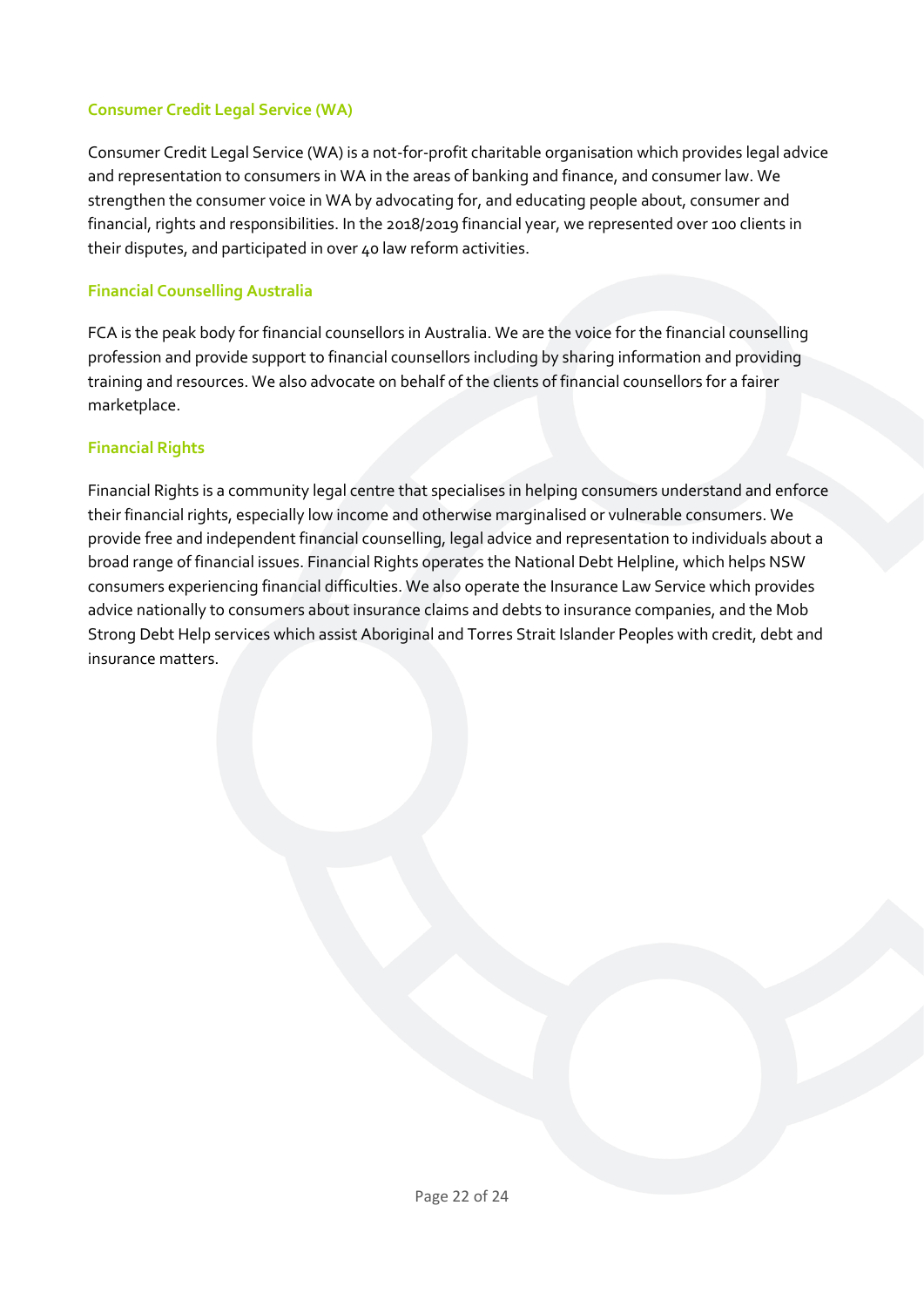# **APPENDIX B – PRODUCT INTERVENTION POWER HIT LIST**

While collaborating on this submission, the following range of products were identified by our organisations as causing significant consumer detriment and as such, prime candidates for ASIC to examine further and consider using the PIP to prevent further consumer harm.

**Funeral insurance and expenses only policies** – particularly where there are harmful practices like stepped premiums that become unaffordable, products that mislead consumers, or arrangements that mean people end up paying much more than the product will ever pay out.

**Debt vultures** – so-called "debt management" firms peddle conflicted advice and inappropriate "debt solutions" and budgeting products to financially stressed Australians. These firms operate in a regulatory black hole – they're not required to hold a license or meet even basic competency and ethical standards. ASIC could use the PIP to impose some professional standards on these providers, including duty to act in the best interest of the debtor, a ban on unsolicited selling and client money obligations.

**Buy now pay later providers** that avoid Australia's credit laws – it doesn't make sense that BNPL should get special treatment under the national credit laws. ASIC should use the PIP to mandate responsible lending obligations as these providers don't have to comply with those important protections.

**Accidental death and accidental injury insurance.** Accidental death insurance is a particularly low-value product, the likelihood of accidental death is extremely low: approximately 5% of deaths in Australia are accidental. Accidental death policies can also contain clauses which further limit the likelihood of a successful claim, such as exclusions where the use of alcohol or drugs contributions to the insured's death and have an average payout ratio for the years 2015 to 2017 of 16.1%. **8**

**Junk 'dealer-issued' extended car warranties** – ASIC has already taken action on some add-on insurances, but this has been limited to where the warranty was 'dealer-issued'. We think that the PIP does, however, capture these products and ASIC should use it to ensure that they are treated the same as other add-on insurances.

**Payday loans** can have a devastating impact on their target market and cause ongoing financial harm. It is not uncommon for borrowers to take out multiple payday loans alongside existing debts and household expenses. ASIC should consider more effective cost caps given very high-cost loans cannot be provided responsibly, and consider other interventions that prevent harmful recurrent use of payday loans.

**Timeshare** – the timeshare industry is characterised by extremely high-pressure sales, products that are such poor value that they result in consumer harm, and consumers who do not understand the risk/return trade-off involved in the product. CHOICE has made several complaints about specific timeshare providers to ASIC but the problems are industry-wide rather than limited to particular bad actor firms. We

1

<sup>8</sup> Consumer Action Law Centre, Royal Commission into Misconduct in the Banking, Superannuation and Financial Services Industry, *submission on round 6 hearings case studies*. Accessed at[: https://consumeraction.org.au/wp](https://consumeraction.org.au/wp-content/uploads/2018/10/181001-RC-insurance-final-case-study-subs.pdf)[content/uploads/2018/10/181001-RC-insurance-final-case-study-subs.pdf](https://consumeraction.org.au/wp-content/uploads/2018/10/181001-RC-insurance-final-case-study-subs.pdf)